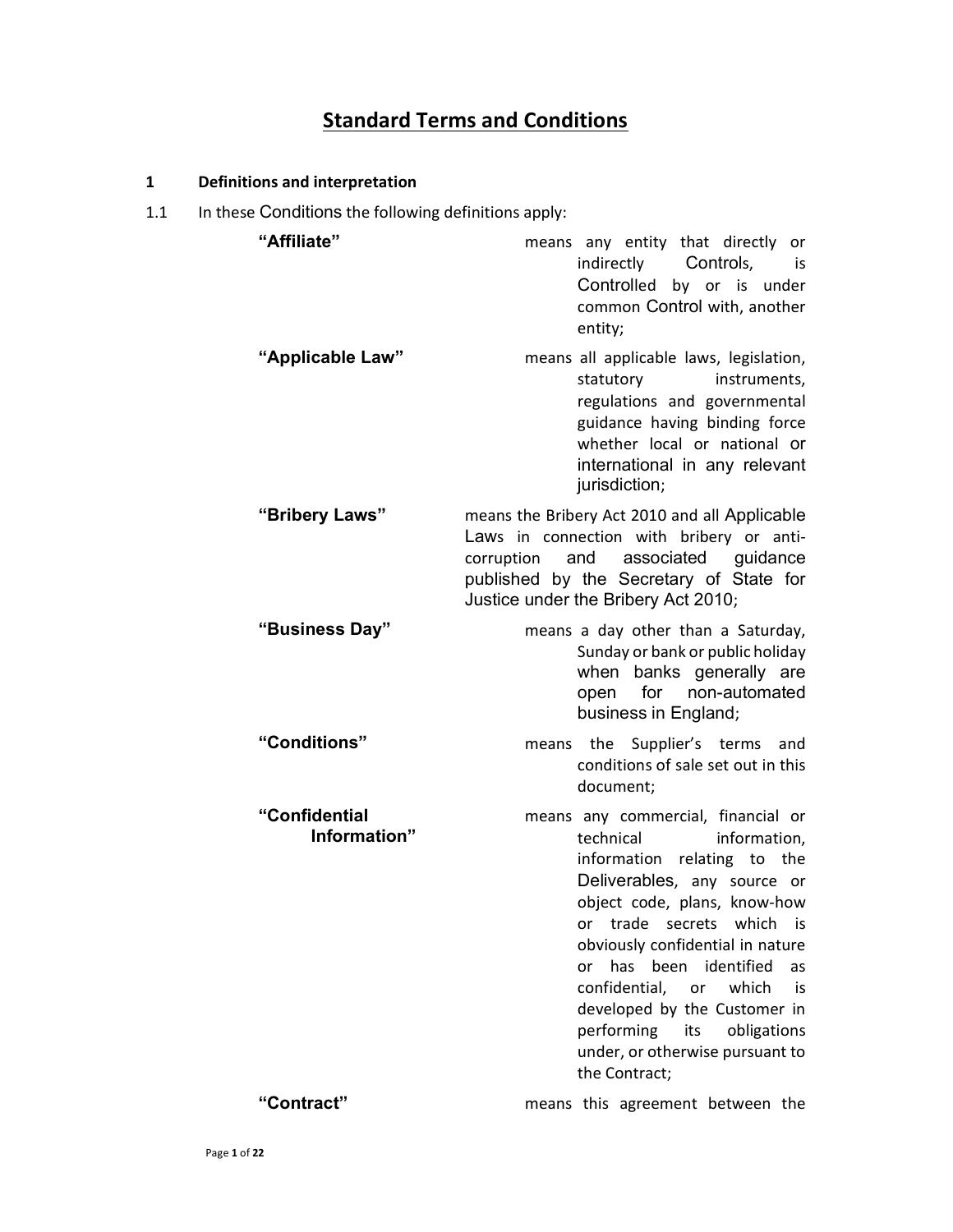Supplier and the Customer for the sale and purchase of the Deliverables incorporating these Conditions, and:

- (a) if you use the Services:
	- (i) the License Agreement;
	- (ii) any Scope of Work; and
- (b) if you purchase Goods hereunder an Order,

and including all its schedules, attachments, annexures;

| "Control"                              |     | means the beneficial ownership of<br>more than 50% of the issued<br>share capital of a company or<br>the legal power to direct or<br>cause the direction of the<br>management of the company<br>"Controls",<br>and<br>"Controlled"<br>"under<br>and<br>common Control" shall be<br>construed accordingly; |
|----------------------------------------|-----|-----------------------------------------------------------------------------------------------------------------------------------------------------------------------------------------------------------------------------------------------------------------------------------------------------------|
| "Controller"                           |     | shall<br>have the<br>meaning given in<br>Data Protection<br>applicable<br>Laws from time to time;                                                                                                                                                                                                         |
| "Customer", "you",<br>"You", or "your" |     | means the<br>named party in the<br>Contract which has agreed to<br>the Deliverables<br>purchase<br>from the Supplier and whose<br>details are set out in the<br>registration of the Customer on<br>the Platform, an Order and/or<br>any Schedule, as applicable;                                          |
| "Data Protection Laws"                 |     | means, as binding on either party or the<br>Deliverables:                                                                                                                                                                                                                                                 |
|                                        | (a) | the GDPR;                                                                                                                                                                                                                                                                                                 |
|                                        | (b) | the Data Protection Act 2018;                                                                                                                                                                                                                                                                             |
|                                        | (c) | any laws which implement any such<br>laws; and                                                                                                                                                                                                                                                            |
|                                        | (d) | any laws that replace, extend, re-enact,<br>consolidate<br>amend<br>any of the<br>or<br>foregoing;                                                                                                                                                                                                        |
| "Data Protection                       |     | means any regulator, authority or body                                                                                                                                                                                                                                                                    |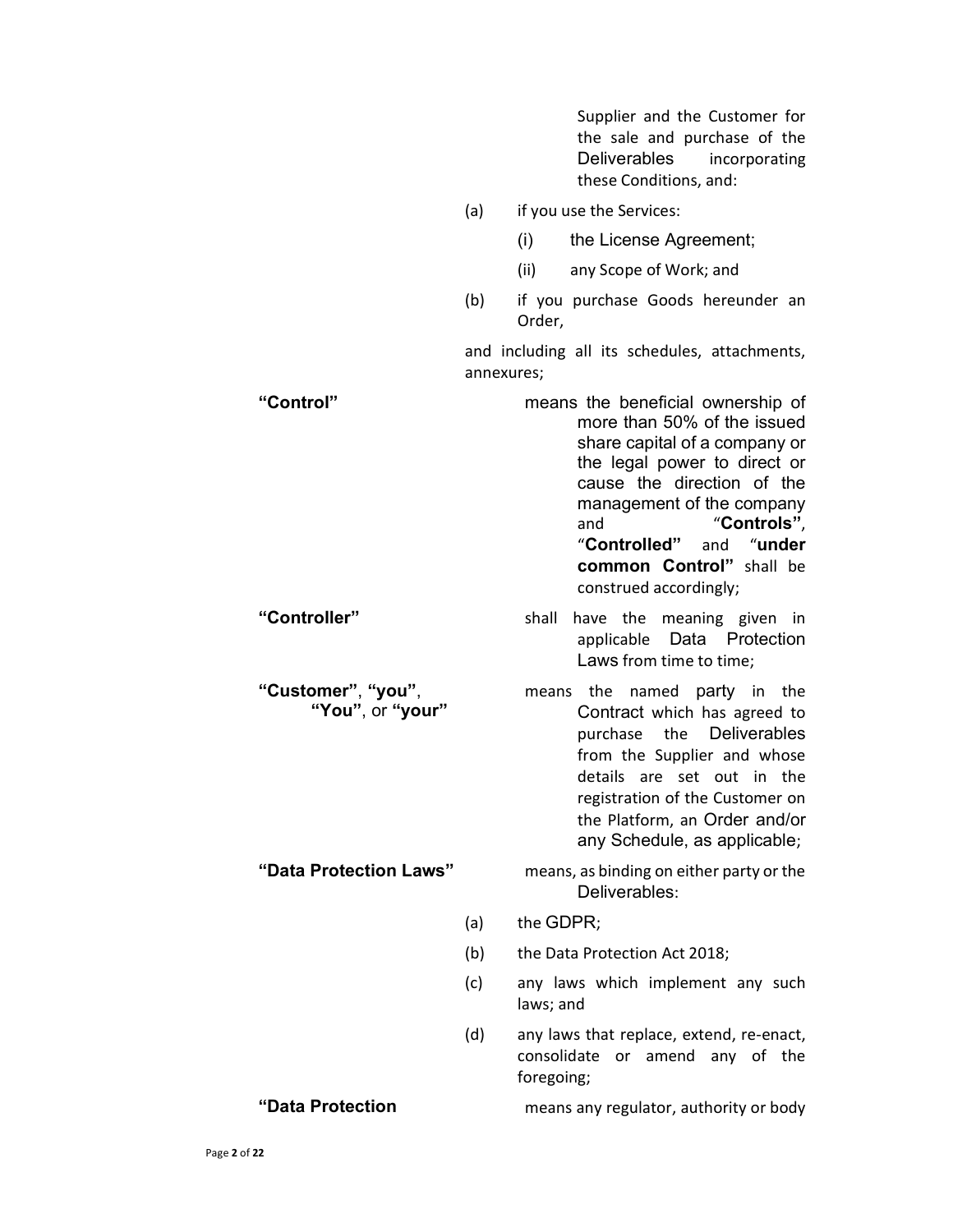| <b>Supervisory</b><br>Authority" | responsible for administering<br>Data Protection Laws;                                                                                                                                                                                                                                                                                                                         |
|----------------------------------|--------------------------------------------------------------------------------------------------------------------------------------------------------------------------------------------------------------------------------------------------------------------------------------------------------------------------------------------------------------------------------|
| "Data Subject"                   | shall have the meaning in applicable<br>Data Protection Laws from<br>time to time;                                                                                                                                                                                                                                                                                             |
| "Deliverables"                   | means the Goods or Services or both<br>as the case may be;                                                                                                                                                                                                                                                                                                                     |
| "Documentation"                  | means any descriptions, instructions,<br>manuals, literature, technical<br>details<br>other<br>related<br>or<br>supplied<br>materials<br>in.<br>with<br>the<br>connection<br>Deliverables;                                                                                                                                                                                     |
| "Force Majeure"                  | means an event or sequence of events<br>beyond a party's reasonable<br>control preventing or delaying it<br>from performing its obligations<br>under the Contract;                                                                                                                                                                                                             |
| "GDPR"                           | means the General Data Protection<br>Regulation, Regulation (EU)<br>2016/679, as it forms part of<br>domestic law in the United<br>Kingdom by virtue of section 3<br>of the European<br>Union<br>(Withdrawal)<br>Act<br>2018<br>(including as further amended<br>or modified by the laws of the<br>United Kingdom or of a part of<br>the United Kingdom from time<br>to time); |
| "Goods"                          | related<br>goods<br>and<br>the<br>means<br>accessories, spare parts and<br><b>Documentation</b><br>and<br>other<br>physical material set out in an<br>Order or understood by the<br>parties to be included in the<br>Goods and to be supplied by<br>the Supplier to the Customer in<br>accordance with the Contract;                                                           |
| "International<br>Organisation"  | has the meaning given in the applicable<br>Data Protection Laws from<br>time to time;                                                                                                                                                                                                                                                                                          |
| "License Agreement"              | means the license agreement that<br>applies to you if you download                                                                                                                                                                                                                                                                                                             |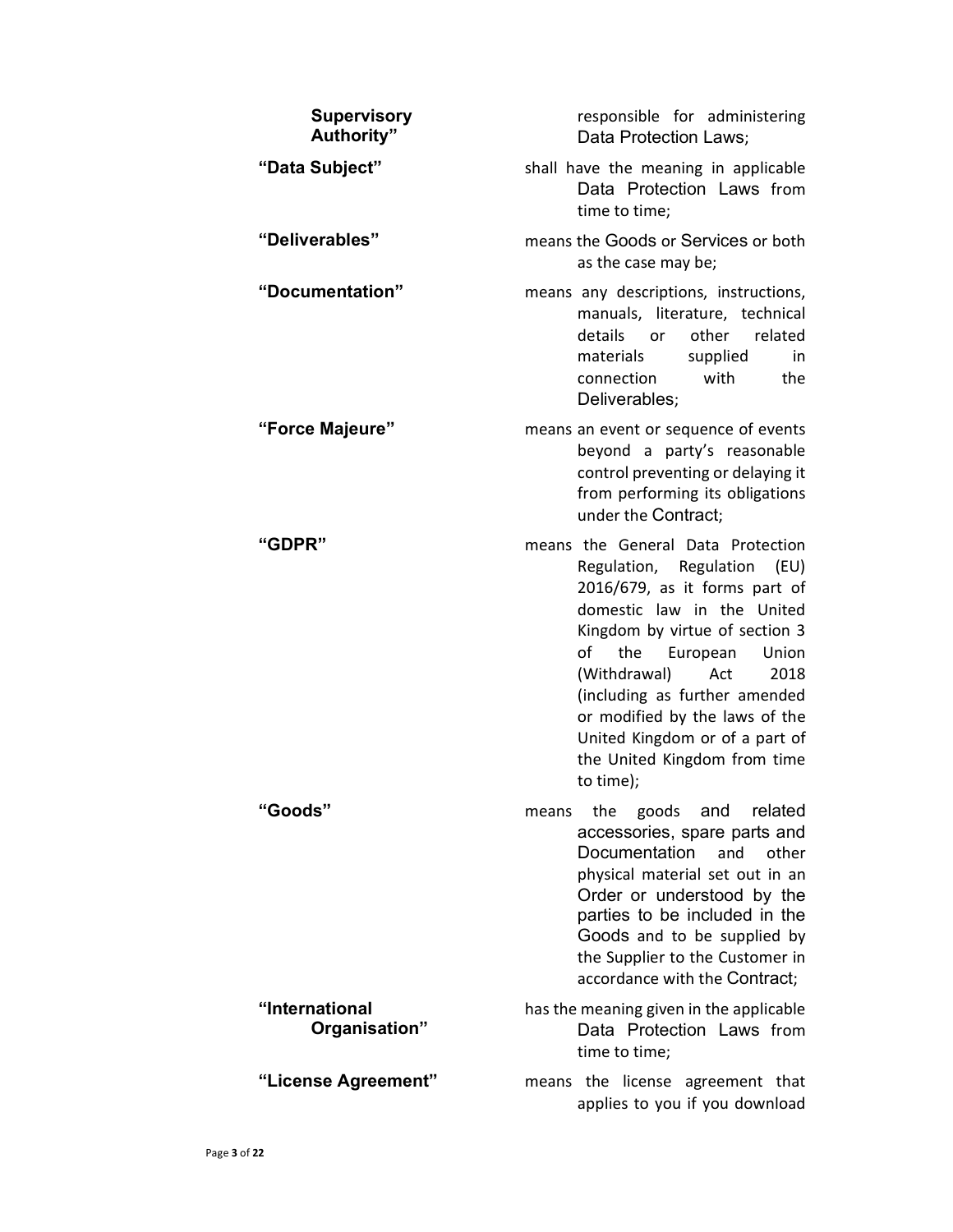| "Location"              | and/or use the App<br>(as<br>applicable), in addition to the<br>rest of the Contract, and which<br>accessible<br>here<br>is<br>www.renturapp.com/eula.pdf;                                                                                                                         |
|-------------------------|------------------------------------------------------------------------------------------------------------------------------------------------------------------------------------------------------------------------------------------------------------------------------------|
|                         | means the address or addresses for<br>delivery of the Goods and<br>performance of the Services as<br>set out in a Scope of Work or<br>Order or such other address<br>or addresses as notified by<br>the Supplier to the Customer<br>at least 7 Business Days<br>prior to delivery; |
| "Modern Slavery Policy" | means the Supplier's anti-slavery and<br>human trafficking policy in force<br>and notified to the Customer<br>from time to time;                                                                                                                                                   |
| "MSA Offence"           | has the meaning given in clause 11.2.1;                                                                                                                                                                                                                                            |
| "Order"                 | means the Customer's order for the<br>Goods on the Supplier's order<br>form, or on a form deemed<br>acceptable by the Supplier;                                                                                                                                                    |
| "parties"               | means collectively you and us; and each<br>shall be known as a "party";                                                                                                                                                                                                            |
| "Personal Data"         | has the meaning given in the applicable<br>Data Protection Laws from<br>time to time;                                                                                                                                                                                              |
| "Personal Data Breach"  | has the meaning given in the applicable<br>Data Protection Laws from<br>time to time;                                                                                                                                                                                              |
| "Platform"              | www.movesist.com,<br>means<br>www.haulsist.com,<br>www.sopsist.com,<br>www.renturapp.com<br>or<br>any<br>other website<br>page<br>we<br>communicate to you in writing<br>including<br>without limitation<br>email;                                                                 |
| "Price"                 | has the meaning given in clause 3.3;                                                                                                                                                                                                                                               |
| "Processing"            | has the meaning given to it in applicable<br>Data Protection Laws from<br>to time (and related<br>time                                                                                                                                                                             |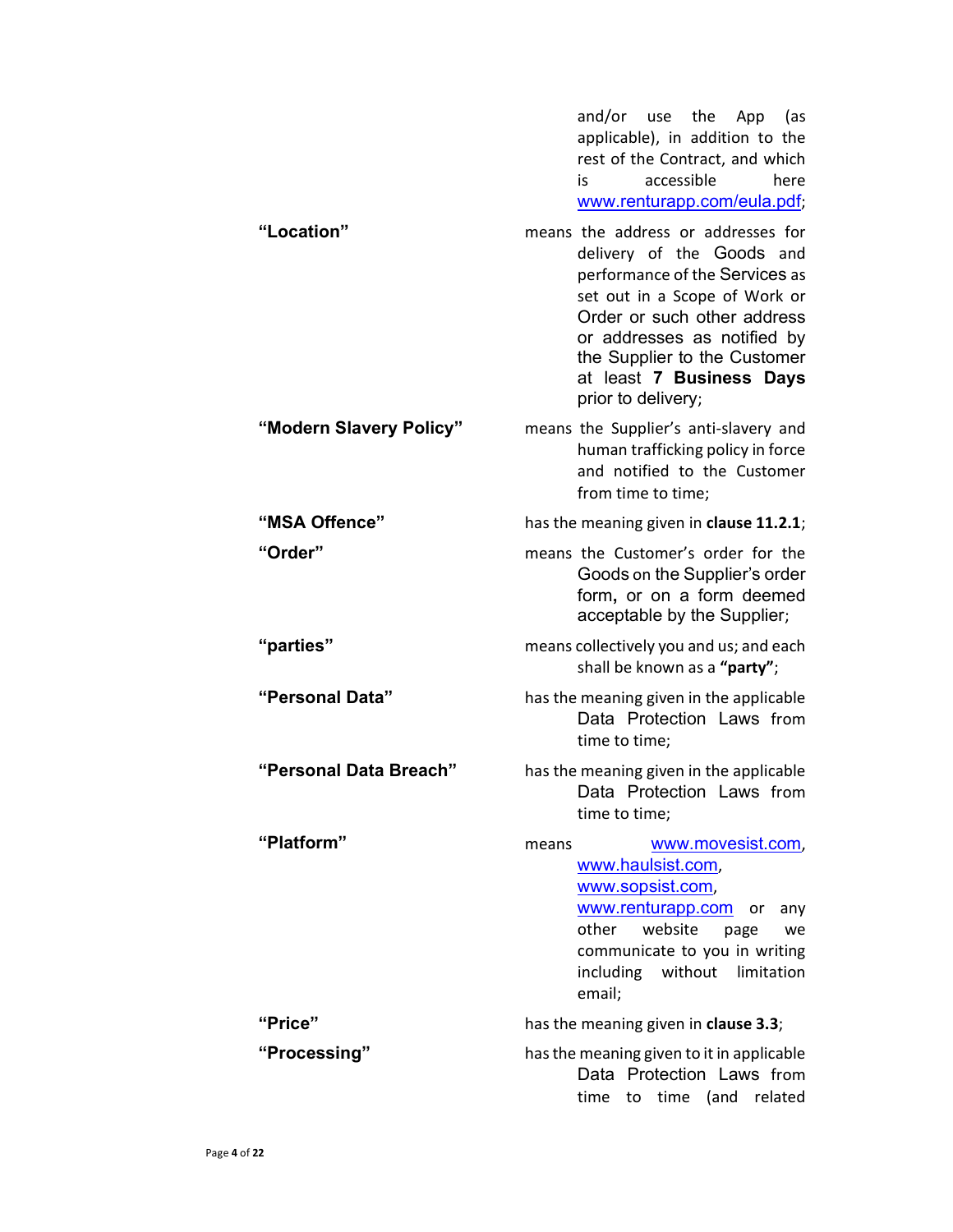|                  |     | including<br>expressions,<br>"process",<br>"processed",<br>and "processes" shall<br>be<br>construed accordingly);                                                                                                                                                                                                                                 |
|------------------|-----|---------------------------------------------------------------------------------------------------------------------------------------------------------------------------------------------------------------------------------------------------------------------------------------------------------------------------------------------------|
| "Processor"      |     | has the meaning given to it in applicable<br>Data Protection Laws from<br>time to time;                                                                                                                                                                                                                                                           |
| "Protected Data" |     | means Personal Data received from or<br>on behalf of the Customer in<br>connection<br>with<br>the<br>performance of the Supplier's<br>obligations under the Contract;                                                                                                                                                                             |
| "Quotation"      |     | means any quotation we provide you<br>before, after or in a Work Order<br>in writing including without<br>limitation email, in any form<br>deemed<br>reasonable<br>by the<br>Supplier, it being understood<br>that each Quotation is part of its<br>Work Order (as applicable);                                                                   |
| "Scope of Work"  |     | means:                                                                                                                                                                                                                                                                                                                                            |
|                  | (a) | the Contract executed between the<br>parties if the Customer registers on<br>the registration page of the Platform<br>at this location: (the "Registration<br>Page"), by completing the steps and<br>agreeing to the Contract by clicking<br>on the 'Register' button on the setup<br>window on the Registration Page to<br>download the App; and |
|                  | (b) | any additional agreement in writing<br>between the parties for the Supplier to<br>supply certain Services in a form deemed<br>reasonable by the Supplier, in its<br>absolute<br>discretion,<br>it<br>being<br>understood that such agreement is<br>part of the Contract, for the avoidance<br>of doubt:                                           |
| "Services"       |     | (each and<br>collectively,<br>means<br>as<br>applicable): RentUrApp™, the<br>software developed by the<br>Supplier which<br>further<br>is<br>described on the Platform (the<br>"App"), as a turnkey solution or<br>implemented<br>with<br>bespoke                                                                                                 |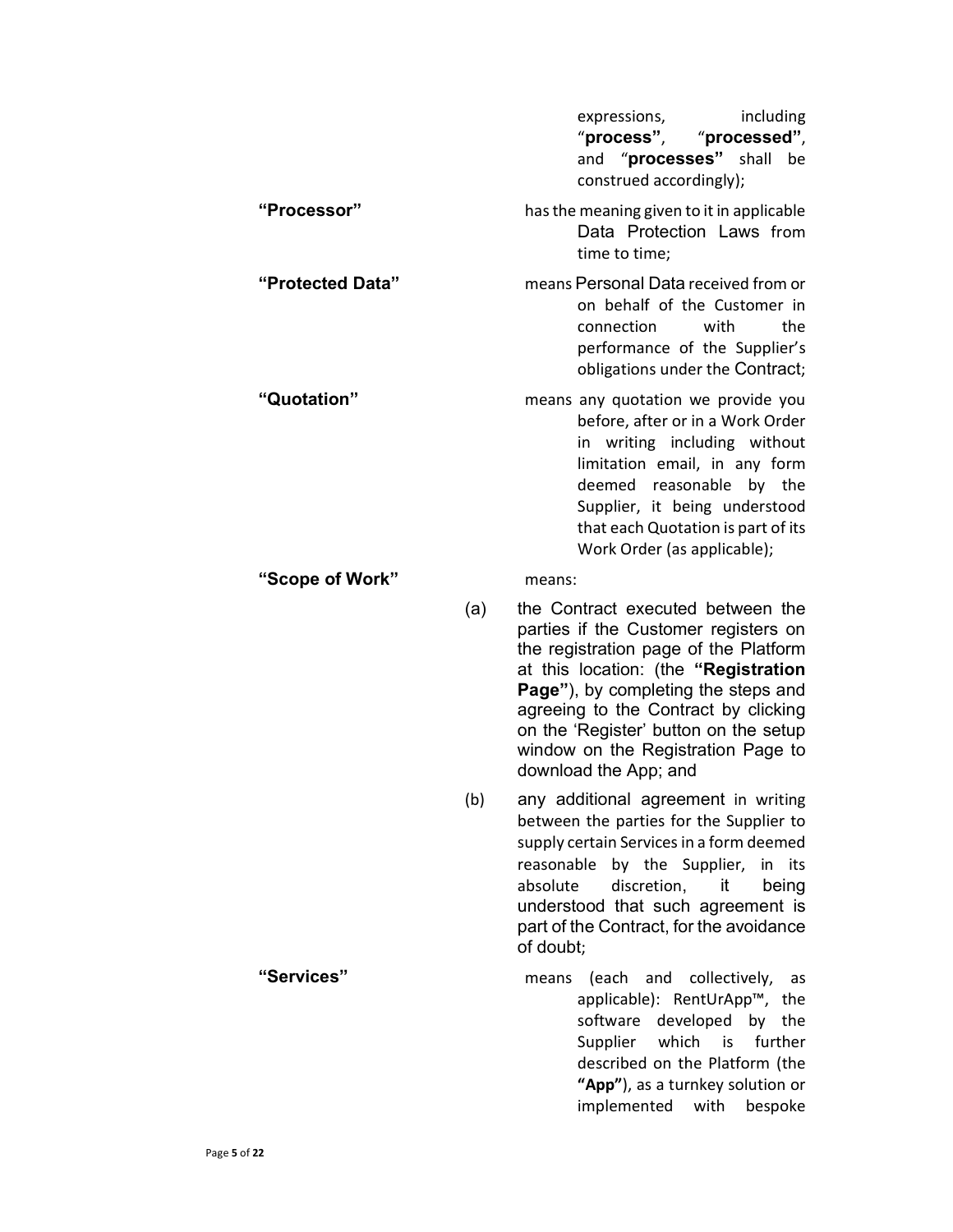requirements of the Customer pursuant to a Scope of Work, and includes without limitation the following services (as applicable and detailed in a Scope of Work):

- (a) business and information technology consulting;
- (b) project management;
- (c) software development;
- (d) information technology infrastructure design, deployment and support; and/or
- (e) any other support and maintenance services provided in support of the foregoing;
- "Specification" means the description of or Documentation relating to the Services or Goods provided for in a Work Order; "Sub-Processor" means any agent, subcontractor or
	- other third party (excluding its employees) engaged by the Supplier for carrying out any processing activities on behalf of the Customer in respect of the Protected Data;
	- means Karus Systems Limited, a company registered in the United Kingdom under number 3568801 whose registered office is at The TechnoCentre, Coventry University Technology Park, Puma Way, Coventry, CV1 2TT;
- "Supplier Personnel" means all employees, officers, staff, other workers, agents and consultants of the Supplier, its Affiliates and any of their subcontractors who are engaged in the performance of the Services from time to time;

"Supplier", "we", "We", "our", or "us"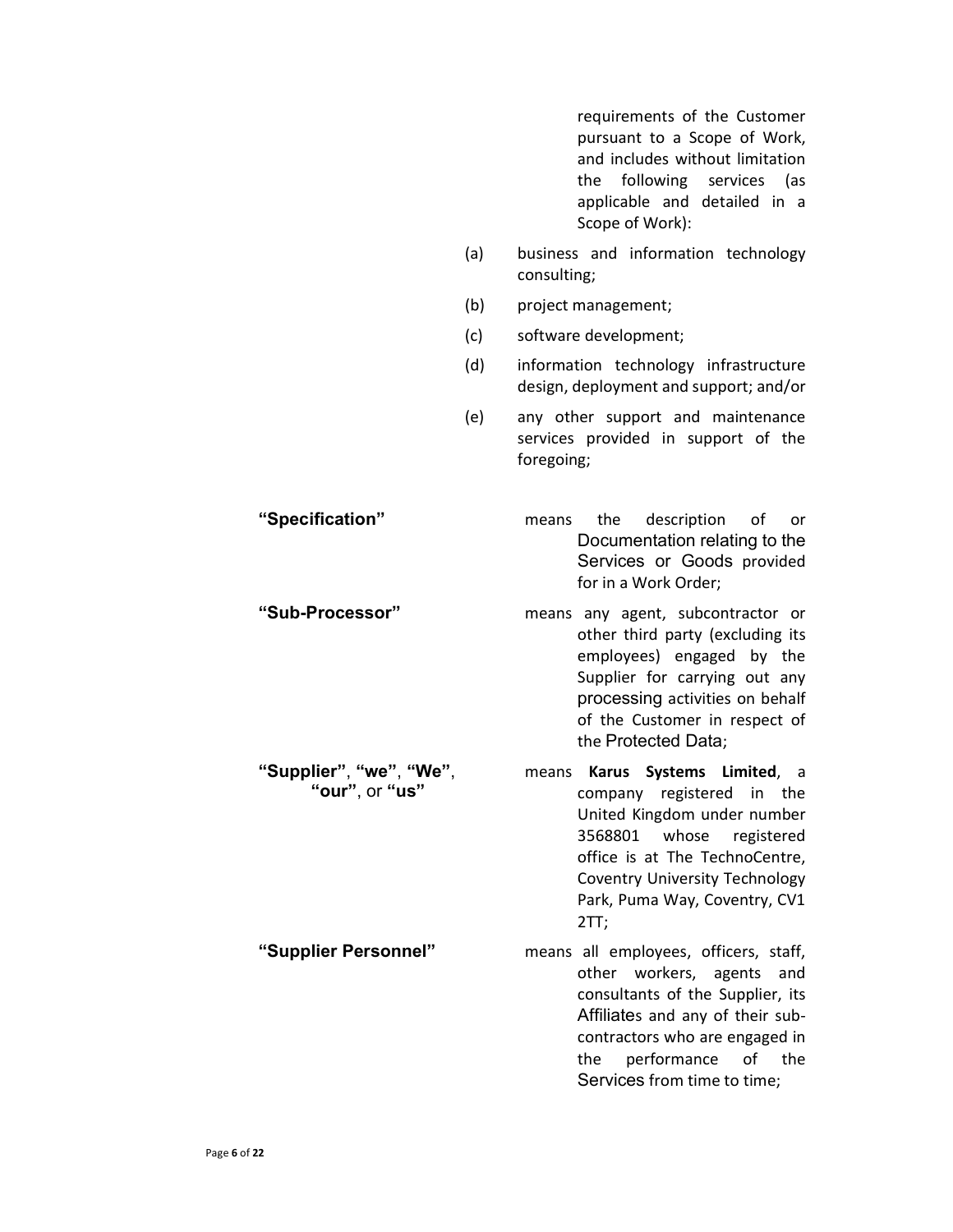| "VAT"             | means value added tax under the Value<br>Added Tax Act 1994 or any other<br>similar sale or fiscal tax applying<br>to the sale of the Deliverables; |
|-------------------|-----------------------------------------------------------------------------------------------------------------------------------------------------|
| "Warranty Period" | has the meaning given in clause 9.4;<br>and                                                                                                         |
| "Work Order"      | means a Scope of Work or Order, as<br>applicable.                                                                                                   |

- 1.2 In these Conditions, unless the context otherwise requires:
	- 1.2.1 a reference to the Contract includes these Conditions, each Order, each Scope of Work, the License Agreement, and their respective schedules, appendices and annexes (if any);
	- 1.2.2 any clause, schedule or other headings in these Conditions are included for convenience only and shall have no effect on the interpretation of these Conditions;
	- 1.2.3 a reference to a 'person' includes a natural person, corporate or unincorporated body (in each case whether or not having separate legal personality) and that person's personal representatives, successors and permitted assigns;
	- 1.2.4 a reference to a 'company' includes any company, corporation or other body corporate, wherever and however incorporated or established;
	- 1.2.5 a reference to a gender includes each other gender;
	- 1.2.6 any words that follow 'include', 'includes', 'including', 'in particular' or any similar words and expressions shall be construed as illustrative only and shall not limit the sense of any word, phrase, term, definition or description preceding those words;
	- 1.2.7 a reference to 'writing' or 'written' includes any method of reproducing words in a legible and non-transitory form;
	- 1.2.8 a reference to legislation is a reference to that legislation as amended, extended, re-enacted or consolidated from time to time;
	- 1.2.9 a reference to legislation includes all subordinate legislation made from time to time under that legislation; and
	- 1.2.10 a reference to any English action, remedy, method of judicial proceeding, court, official, legal document, legal status, legal doctrine, legal concept or thing shall, in respect of any jurisdiction other than England, be deemed to include a reference to that which most nearly approximates to the English equivalent in that jurisdiction.

#### 2 Application of these conditions

2.1 These Conditions apply to and form part of the Contract between the Supplier and the Customer. They supersede any previously issued terms and conditions of purchase or supply.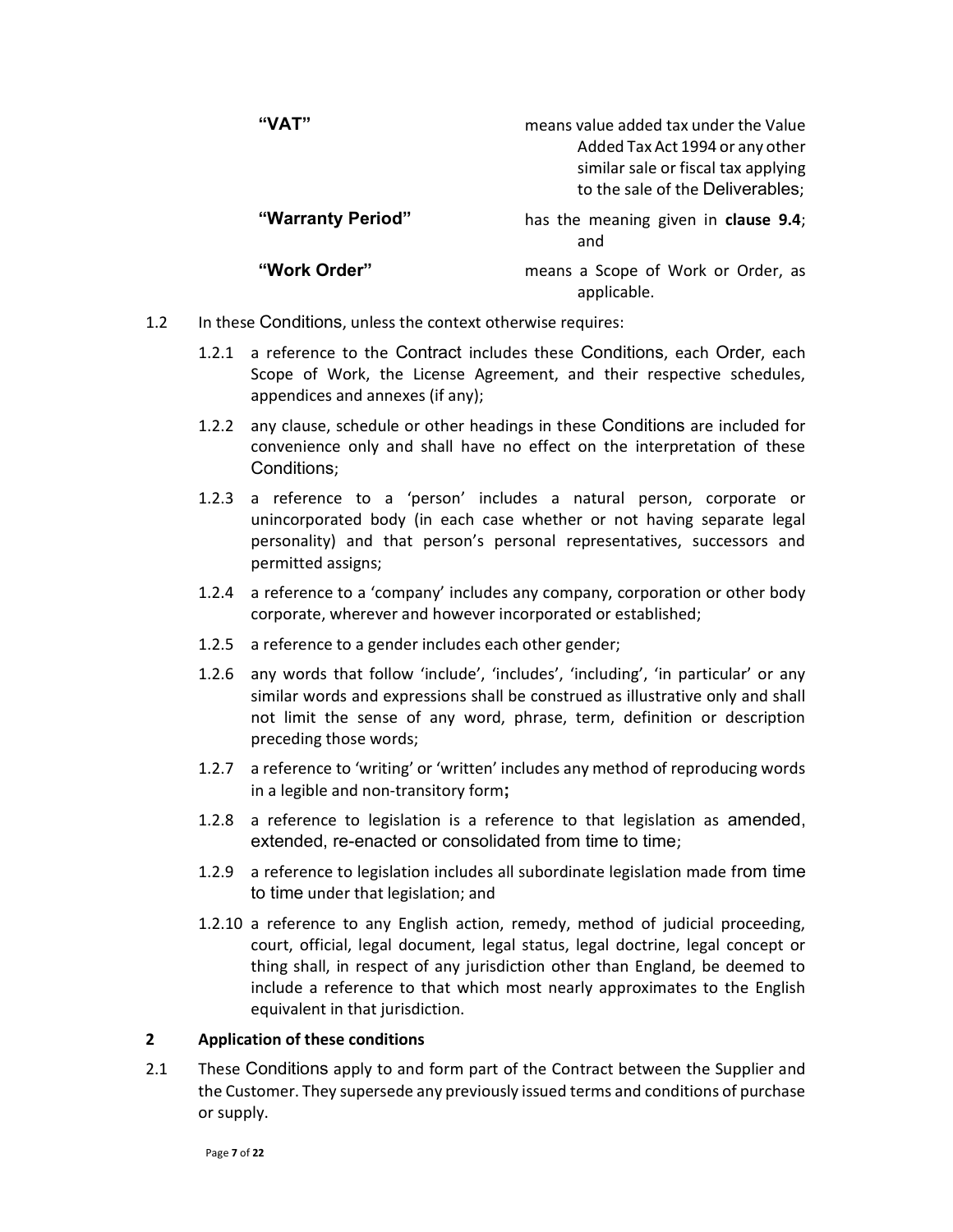- 2.2 No terms or conditions endorsed on, delivered with, or contained in the Customer's purchase conditions, order, confirmation of order, specification or other document shall form part of the Contract except as otherwise agreed by the Supplier in writing and executed by a duly authorised signatory on behalf of the Supplier.
- 2.3 No variation of these Conditions, a Work Order or the Licence Agreement, shall be binding unless expressly agreed in writing and executed by a duly authorised signatory on behalf of the Supplier.
- 2.4 Each Work Order by the Customer to the Supplier shall be an offer to purchase the Deliverables subject to the Contract including these Conditions.
- 2.5 If the Supplier is unable to accept an Order, it shall notify the Customer in writing as soon as reasonably practicable.
- 2.6 The offer constituted by a Work Order shall remain in effect and capable of being accepted by the Supplier for 30 Business Days from the date on which the Customer submitted the Order or Scope of Work, after which time it shall automatically lapse and be withdrawn.
- 2.7 The Supplier may accept or reject a Work Order at its discretion. A Work Order shall not be accepted, and no binding obligation to supply any Deliverables shall arise, until the earlier of:
	- 2.7.1 the Supplier's written acceptance of the Work Order; or
	- 2.7.2 the Supplier delivering or performing the Deliverables or notifying the Customer that they are ready to be delivered or performed (as the case may be).
- 2.8 Rejection by the Supplier of a Work Order, including any communication that may accompany such rejection, shall not constitute a counter-offer capable of acceptance by the Customer.
- 2.9 The Supplier may issue quotations to the Customer from time to time. Quotations are invitations to treat only. They are not an offer to supply Deliverables and are incapable of being accepted by the Customer.
- 2.10 Marketing and other promotional material relating to the Deliverables are illustrative only and do not form part of the Contract.
- 2.11 All drawings, descriptions, specifications and advertising published by the Supplier and any drawings and illustrations contained in the App's catalogues and brochures are issued or published for the purpose of giving an approximate idea of the Deliverables described in them and do not form part of this Contract.
- 2.12 Subject to successful completion of the user acceptance tests (to the satisfaction of the Supplier) acceptance of the Services shall be deemed to have occurred where;
	- 2.12.1 in the case of Software development Services provided by Supplier on a fixed price basis, on the date that the Customer signs the completion certificate issued by the Supplier; and
	- 2.12.2 in the case of Software development Services provided on a time and materials basis, on the date that Customer signs off the Supplier's time and materials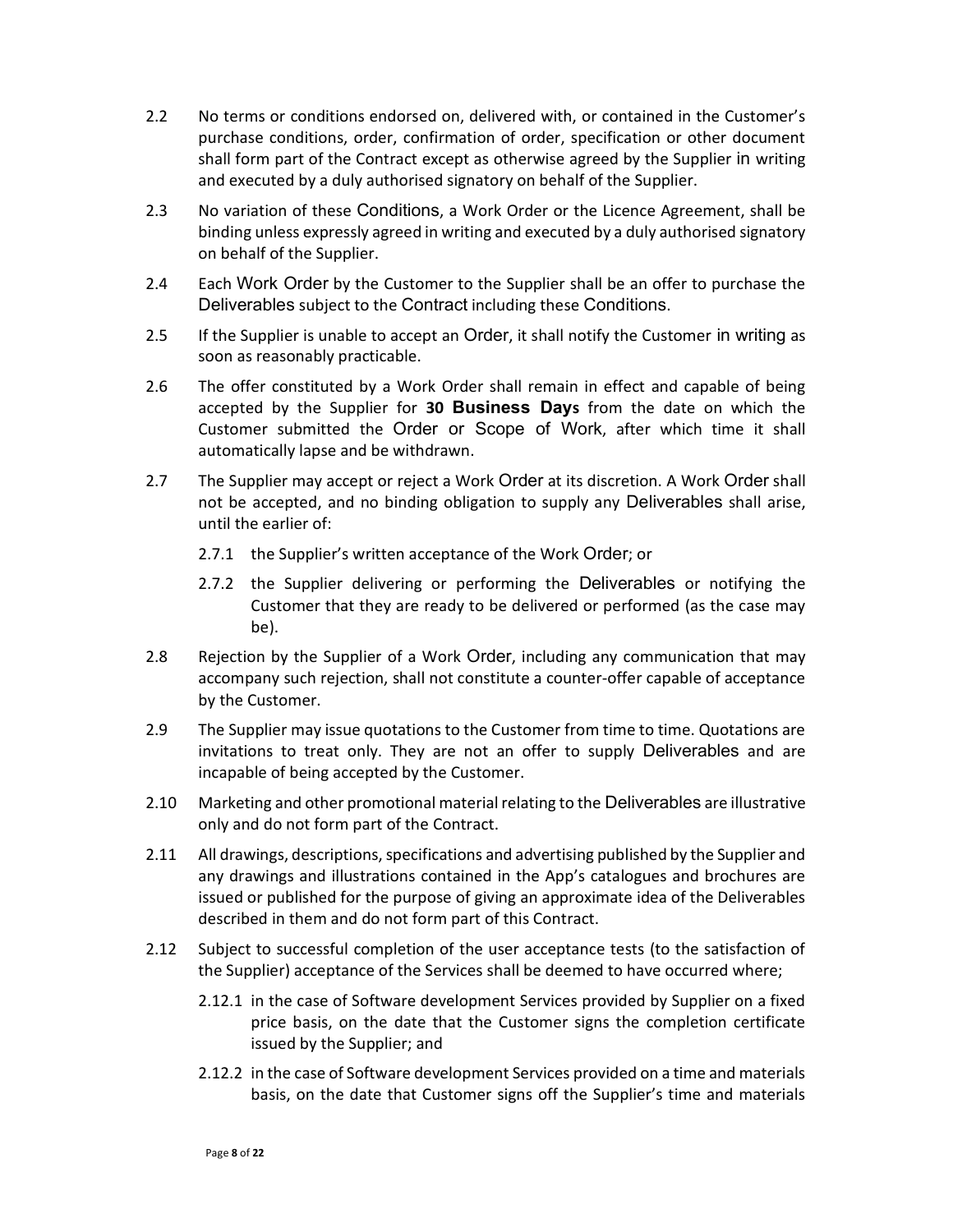timesheet.

#### 3 Services Fee Rates

- 3.1 The Supplier's fee rates for the Services (each and collectively the "Fees", as applicable) are published separately from these Conditions on the Quotation, and must be read together with these Conditions (collectively the "Rates List").
- 3.2 The price for the Goods shall be as set out in the Order or, where no such provision is set out, shall be as advised by the Supplier from time to time before the date the Order is placed (each and collectively the "Price", as applicable).
- 3.3 The Fees and Price are exclusive of VAT, which shall be charged in addition at the Supplier's the Fees and Price.
- 3.4 The Customer shall pay any applicable VAT to the Supplier on receipt of a valid VAT invoice.
- 3.5 The Supplier is registered for VAT in the United Kingdom, under registration number: GB 695 9748 49.
- 3.6 The Supplier has the right to increase the Price and the Fees at any time and and you shall be notified of the Fees change within a reasonable time via email, an in-app notification, or on our Invoice, provided that the increase does not exceed a reasonable amount as reasonably determined by the Supplier.
- 3.7 Without limiting the generality of clause 3.6, the Supplier has the right to increase the Price and Fees with immediate effect by written notice to the Customer where there is an increase in the direct cost to the Supplier of supplying the relevant Deliverables which exceeds 5% and which is due to any factor beyond the control of the Supplier.
- 3.8 In addition to the foregoing:
	- 3.8.1 unless a fixed price Quotation is issued by the Supplier and accepted by the Customer all work is deemed to be undertaken on a time and materials basis in accordance with the prevailing Rates List from time to time;
	- 3.8.2 any Quotation is given on the basis that no contract will come into existence until the Supplier dispatches an acknowledgement of Work Order to the Customer;
	- 3.8.3 Fees are quoted on the basis of a 7.5-hour day, and are charged pro-rata according to actual hours of work performed;
	- 3.8.4 if the Customer requests the Supplier to perform Services on a weekend day, the Fees due and payable for the Services performed on a weekend day will be increased by 50%;
	- 3.8.5 if the Customer requests the Supplier to perform Services on English statutory holidays, the Fees due and payable for the Services performed on the statutory holidays will be increased by 100%; and
	- 3.8.6 Where the actual travelling time for any one journey exceeds 1.5 hours in the performance of the Services, one half of the actual travelling time will be chargeable at the lowest Fees applicable to staff of the grade concerned.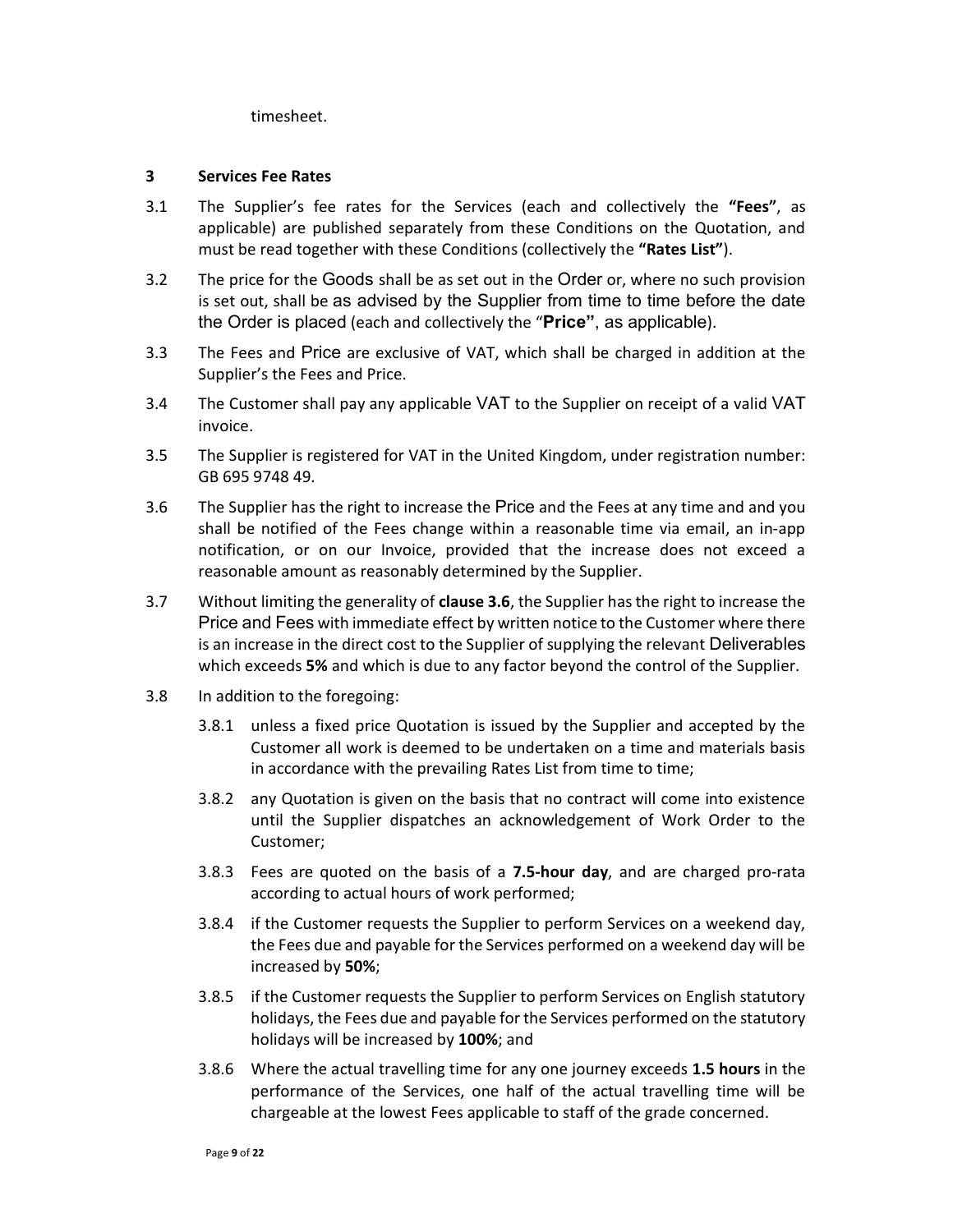## 4 Payment

- 4.1 The Supplier shall invoice the Customer for the Deliverables, partially or in full, at any time following acceptance of a Work Order.
- 4.2 The Customer shall pay all invoices (unless otherwise agreed in writing by the Supplier):
	- 4.2.1 automatically via direct debit, using a payment collection service like 'Go Cardless' or similar (the "Payment Provider"), it being understood that after written approval (including without limitation email) of the applicable Work Order, the Supplier will set-up a direct debit mandate with the Customer ("Direct Debit Mandate") on the basis of which the Payment Provider will collect the Fees or Price (as applicable) from the Customer before commencement of the supply of the Deliverables, and with respect to Fees for Services, then automatically on a monthly basis every month thereafter for the applicable License Period (as defined in the License Agreement);
	- 4.2.2 in full without deduction or set-off, in cleared funds; and
	- 4.2.3 to the bank account detailed on the Direct Debit Mandate.
- 4.3 Time of payment is of the essence. Where sums due under these Conditions are not paid in full by the due date:
	- 4.3.1 the Supplier may, without limiting its other rights, charge interest on such sums at 2% a year above the base rate of Bank of England from time to time in force, and
	- 4.3.2 interest shall accrue on a daily basis, and apply from the due date for payment until actual payment in full, whether before or after judgment.
- 4.4 No payment of Fees or Price shall be deemed to have been received until the Supplier has received cleared funds.
- 4.5 Any invoice queries or disputes must be notified to the Supplier in writing within a period of 10 days from the date of invoice.
- 4.6 Services
	- 4.6.1 Unless otherwise agreed in writing, the Supplier will raise time and material invoices for Services rendered and Fees that are therefore due and payable on a monthly basis.
	- 4.6.2 The Fees for Services for which fixed rate Fees are agreed by the parties in a Scope of Work ("Fixed Fees Services") must be paid to the Supplier in the manner detailed in the Scope of Work and in any event within 3 days from the completion of the Fixed Fees Services.
	- 4.6.3 The Customer may be subject to an additional charge on the Fees upon issue to the Customer of upgraded versions of the App, and such additional charge for upgrades shall become payable in accordance with section 4.2.
- 4.7 Goods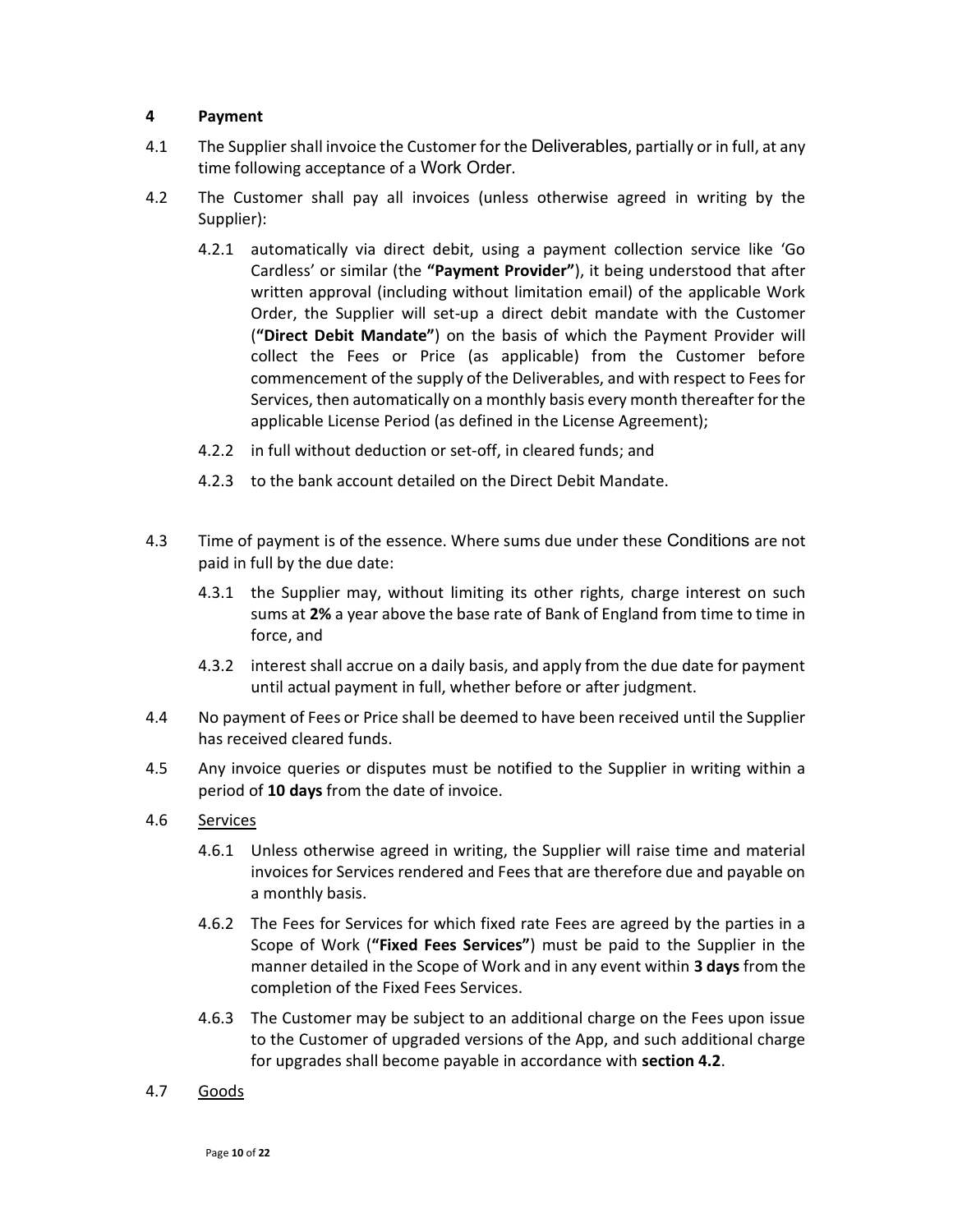- 4.7.1 Invoices for Goods supplied shall be provided prior to, at delivery or at any time thereafter.
- 4.7.2 Any Goods supplied remain the property of the Supplier until paid for in full by the Customer.
- 4.7.3 Unless full payment of the Price for Goods supplied is received within 30 days from its invoice date, the Customer must upon request return the Goods in their original packaging to the Supplier, and upon failure to surrender such Goods, the Supplier shall be entitled to enter the premises of the Customer to repossess the same.

#### 5 Traveling and Expenses Incurred

- 5.1 Where according to a Work Order Supplier Personnel must travel to the Customer's premises or any other location requested by the Customer then:
	- 5.1.1 all travelling, accommodation, subsistence and other out-of pocket expenses will be reimbursed by the Customer to the Supplier.
	- 5.1.2 where it is reasonable to travel by road, mileage is charged at a rate of 45p per mile as measured between the business premises of the and the appointed location;
	- 5.1.3 in cases where rail travel is preferable, for reasons of distance, traffic congestion or parking restrictions, the cost of a first class return rail ticket will be charged, and any taxi or public bus fares incurred will be charged at cost;
	- 5.1.4 where it necessary to travel by air, flight tickets and any airport taxes will be charged to the client at cost, on the understanding that it is our policy directors of the Supplier and senior staff grades are entitled to travel in club class or equivalent, and other staff may travel with a flexible economy ticket within Europe but club class on intercontinental flights; and
	- 5.1.5 where accommodation away from home is necessitated, the cost of hotel accommodation and an evening meal will be recharged to the Customer at cost.

#### 6 Delivery and performance

- 6.1 Time is not of the essence in relation to the performance or delivery of the Deliverables. The Supplier shall use its reasonable endeavours to meet estimated dates for delivery and performance, but any such dates are indicative only, and if no dates are specified in a Work Order then performance of the Services and/or delivery of the Goods shall be within a reasonable time.
- 6.2 The Goods shall be delivered by the Supplier, or its nominated carrier, to the Location on the date(s) specified in the Order.
- 6.3 The Goods shall be deemed delivered on arrival only of the Goods at the Location by the Supplier or its nominated carrier (as the case may be).
- 6.4 The Services shall be performed by the Supplier at the Location on the date(s) specified in the Order.
- 6.5 The Services shall be deemed delivered by the Supplier only on completion of the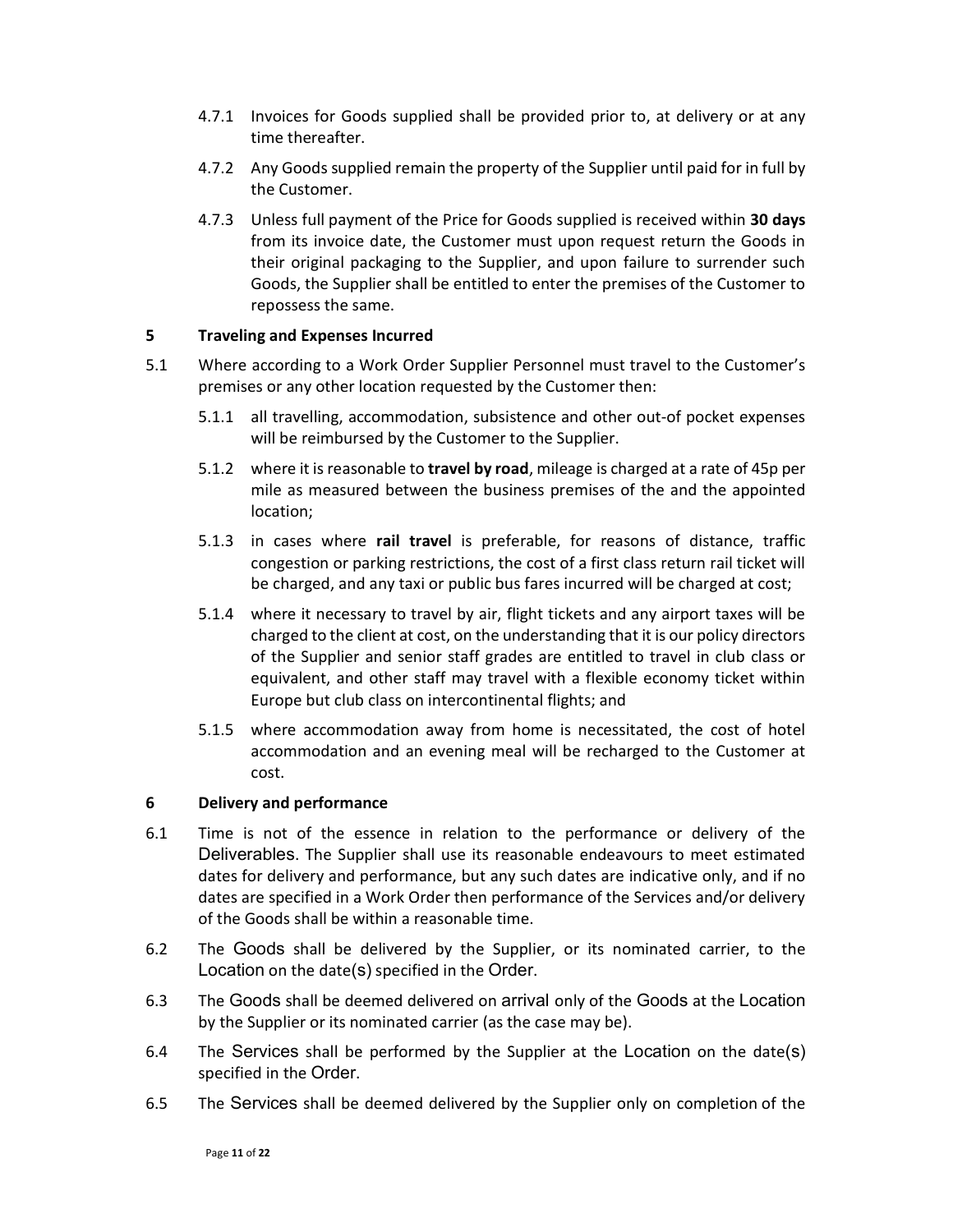performance of the Services at the Location.

- 6.6 The Customer shall not be entitled to reject a delivery of the Goods on the basis that an incorrect volume of the Goods has been supplied.
- 6.7 The Supplier may deliver the Goods or perform the Services in instalments. Any delay or defect in an instalment shall not entitle the Customer to cancel any other instalment.
- 6.8 The Supplier shall not be liable for any delay in or failure of performance caused by:
	- 6.8.1 the Customer's failure to make the Location available;
	- 6.8.2 the Customer's failure to prepare the Location as required for the Deliverables;
	- 6.8.3 the Customer's failure to provide the Supplier with adequate instructions for performance or delivery or otherwise relating to the Deliverables;
	- 6.8.4 Force Majeure.
- 6.9 If the Customer fails to accept delivery of the Goods the Supplier shall store and insure the Goods pending delivery, and the Customer shall pay all costs and expenses incurred by the Supplier in doing so.
- 6.10 If 5 Business Days following the last day of the period for delivery or collection of the Goods, the Customer has not taken delivery of or collected them, the Supplier may resell or otherwise dispose of the Goods without any obligation or liability to the Customer, except as provided for in clauses 6.10.1 and 6.10.2. The Supplier shall:
	- 6.10.1 deduct all reasonable storage charges and costs of resale at the Supplier's then-applicable rates and reasonable costs of resale; and
	- 6.10.2 account to the Customer for any excess of the resale Price over, or invoice the Customer for any shortfall of the resale price below, the Price paid by the Customer for the Goods.

#### 7 Risk

Risk in the Goods shall pass to the Customer on delivery.

#### 8 Title

- 8.1 Title to the Goods shall pass to the Customer once the Supplier has received payment of the Price in full and cleared funds for the Goods.
- 8.2 Until title to the Goods has passed to the Customer, the Customer shall:
	- 8.2.1 hold the Goods as bailee for the Supplier;
	- 8.2.2 store the Goods separately from all other material in the Customer's possession;
	- 8.2.3 take all reasonable care of the Goods and keep them in the condition in which they were delivered;
	- 8.2.4 insure the Goods from the date of delivery: (i) with a reputable insurer (ii) against all risks (iii) for an amount at least equal to their Price (iv) noting the Supplier's interest on the policy;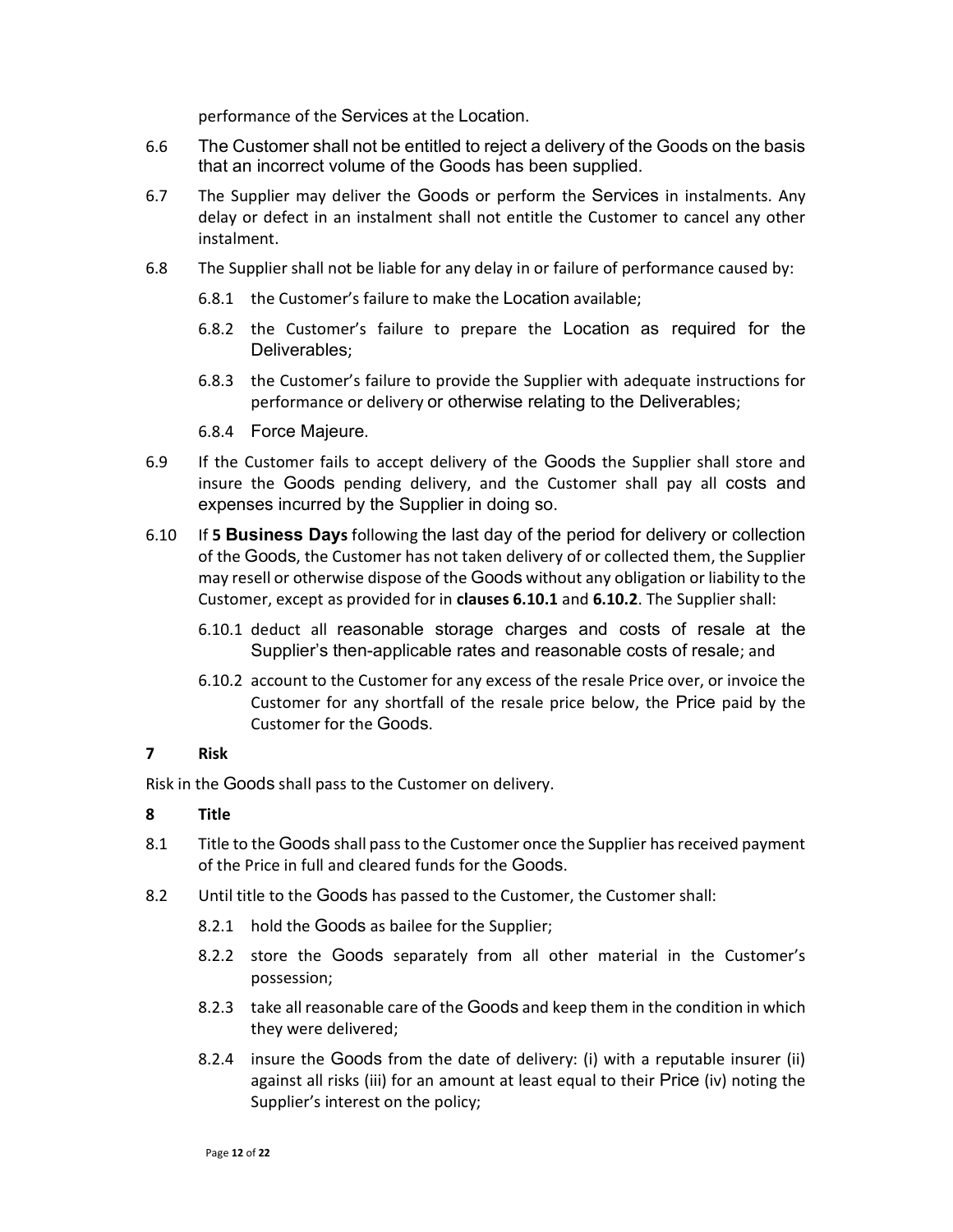- 8.2.5 ensure that the Goods are clearly identifiable as belonging to the Supplier;
- 8.2.6 not remove or alter any mark on or packaging of the Goods;
- 8.2.7 on reasonable notice permit the Supplier to inspect the Goods during the Customer's normal business hours and provide the Supplier with such information concerning the Goods as the Supplier may request from time to time.

## 9 Warranty

- 9.1 The Supplier warrants that for a period of three months from delivery (the "Warranty Period") the Deliverables shall conform in all material respects to any sample or description in the Specification.
- 9.2 Without prejudice to the generality of clause 9.1, if any Deliverables are found to be defective and do not conform to the description given in the Supplier's Specification, as the Customer's sole and exclusive remedy hereunder, the Supplier shall (each and collectively "Deliverables Remedy", as applicable): at its option correct, repair, remedy, or re-perform the Deliverables (or the defective part), provided
	- 9.2.1 the Customer:
		- (a) serves a written notice on Supplier not later than **5 Business Days** from delivery or performance in the case of defects discoverable by a physical inspection, or within a reasonable period of time from delivery or performance in the case of latent defects;
		- (b) such notice specifies that some or all of the Deliverables do not comply with clause 9.1 and identifying in sufficient detail the nature and extent of the defects; and
		- (c) gives the Supplier a reasonable opportunity to examine the claim of the defective Deliverables; and
	- 9.2.2 provided that if the Supplier so requests and the Deliverables at issue are Goods:
		- (a) the Customer shall return the Deliverables and or the part of such Deliverables which is defective to the Company within 30 days of the Supplier's request (as applicable); and
		- (b) and the Customer shall have no further liability in respect of such Deliverables.
- 9.3 Other than as provided in **clause 9.1** above:
	- 9.3.1 the Deliverables are provided 'as is' without any representation, term,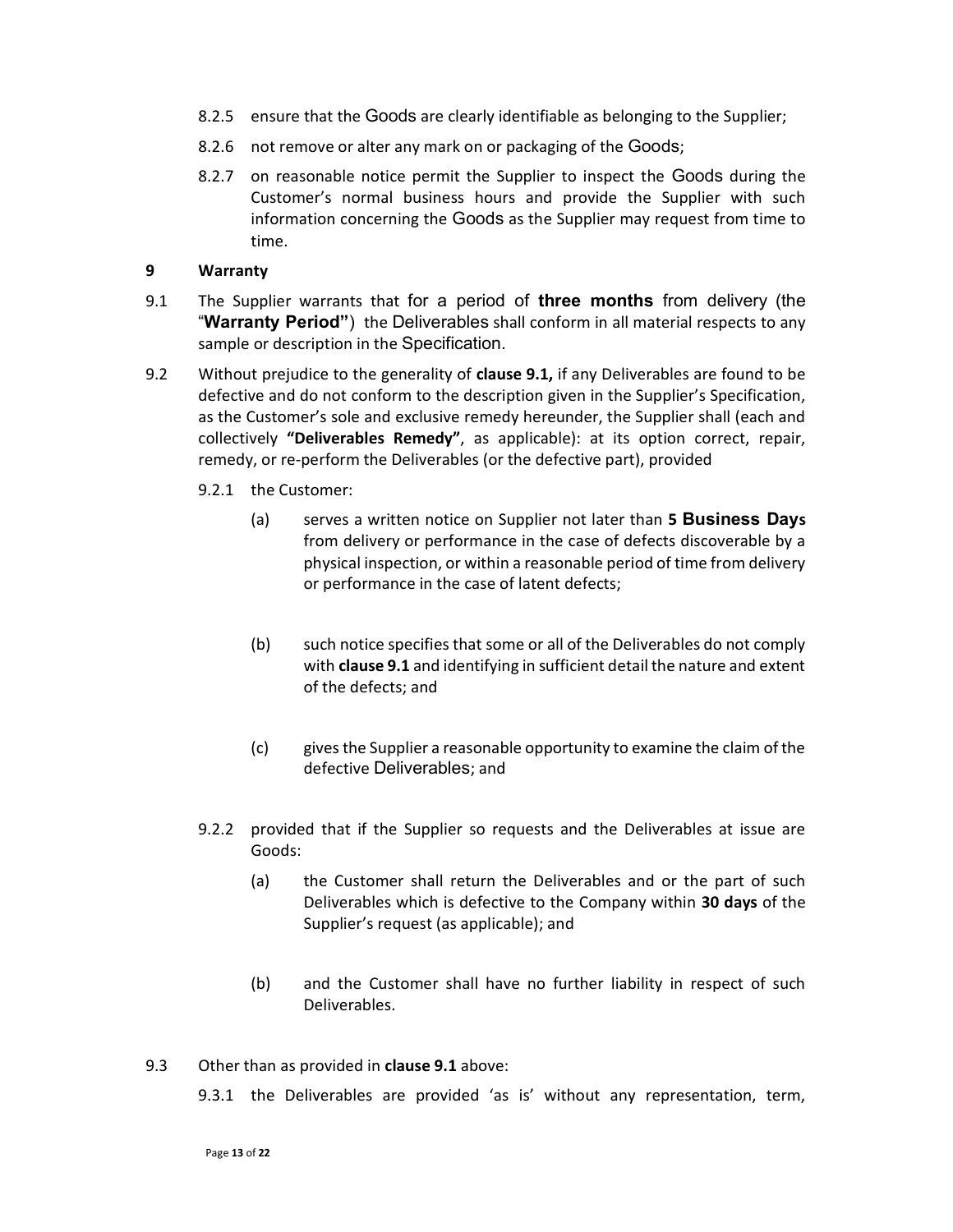condition, or warranty of any kind, whether express or implied (and whether expressed by law, custom, or otherwise);

- 9.3.2 the Supplier shall have no liability for their failure to comply with the warranty in clause 9.4 (for the avoidance of doubt); and
- to the fullest extent permitted by the Applicable Law, all warranties and conditions (including the conditions implied by ss 12–16 of the Supply of Goods and Services Act 1982 and ss 13–15 of the Sale of Goods Act 1979), whether express or implied by statute, common law or otherwise are excluded to the extent permitted.
- 9.4 The provisions of these Conditions shall apply to any Deliverables that are corrected, repaired, remedied or re-performed with effect from delivery or performance of those Deliverables.
- 9.5 The Supplier shall not be liable for any failure of the Deliverables to comply with clause 9.4:
	- 9.5.1 where such failure arises by reason of wear and tear, wilful damage, negligence, or could be expected to arise in the normal course of use of the Deliverables;
	- 9.5.2 to the extent caused by the Customer's failure to comply with the Supplier's instructions in relation to the Deliverables, including any instructions on installation, operation, storage or maintenance;
	- 9.5.3 to the extent caused by the Supplier following any specification, instruction or requirement of or given by the Customer in relation to the Deliverables;
	- 9.5.4 where the Customer modifies any Deliverables without the Supplier's prior written consent or, having received such consent, not in accordance with the Supplier's instructions; or
	- 9.5.5 where the Customer uses any of the Deliverables after notifying the Supplier that they do not comply with clause 9.4.

#### 10 Anti-bribery

- 10.1 For the purposes of this clause 10 the expressions 'adequate procedures' and 'associated with' shall be construed in accordance with the Bribery Act 2010 and legislation or guidance published under it.
- 10.2 Each party shall comply with applicable Bribery Laws including ensuring that it has in place adequate procedures to prevent bribery and use all reasonable endeavours to ensure that:
	- 10.2.1 all of that party's personnel;

10.2.2 all others associated with that party; and

10.2.3 all of that party's subcontractors;

involved in performing the Contract so comply.

10.3 Without limitation to clause 10.2, neither party shall make or receive any bribe (as defined in the Bribery Act 2010) or other improper payment, or allow any such to be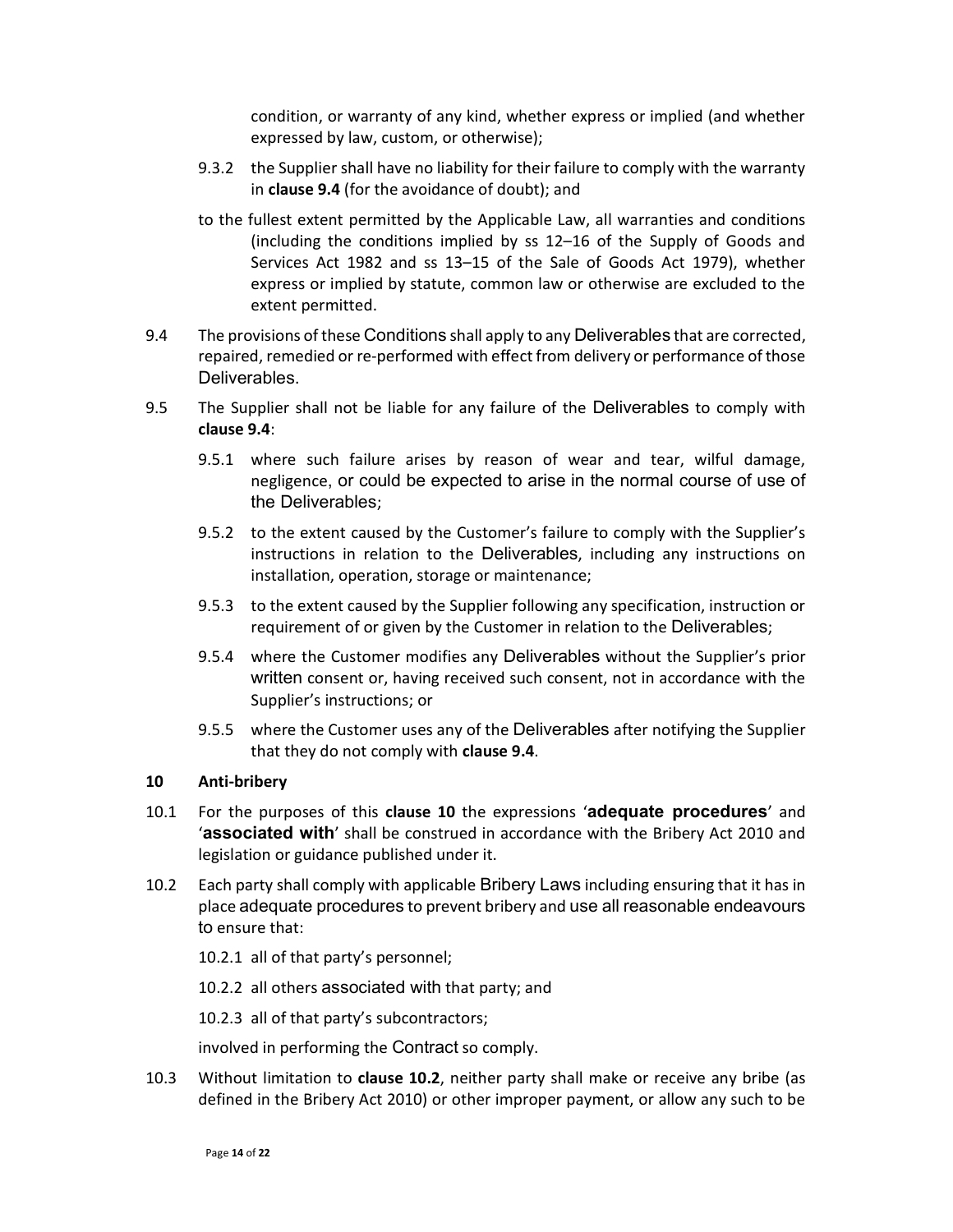made or received on its behalf, either in the United Kingdom or elsewhere, and shall implement and maintain adequate procedures to ensure that such bribes or payments are not made or received directly or indirectly on its behalf.

10.4 The Customer shall immediately notify the Supplier as soon as it becomes aware of a breach or possible breach by the Customer of any of the requirements in this clause 10.

#### 11 Anti-slavery

- 11.1 The Supplier shall comply with the Modern Slavery Act 2015 and the Modern Slavery Policy.
- 11.2 The Customer undertakes, warrants and represents that:
	- 11.2.1 neither the Customer nor any of its officers, employees, agents or subcontractors has:
		- (a) committed an offence under the Modern Slavery Act 2015 (an "MSA Offence"); or
		- (b) been notified that it is subject to an investigation relating to an alleged MSA Offence or prosecution under the Modern Slavery Act 2015; or
		- (c) is aware of any circumstances within its supply chain that could give rise to an investigation relating to an alleged MSA Offence or prosecution under the Modern Slavery Act 2015;
	- 11.2.2 it shall comply with the Modern Slavery Act 2015 and the Modern Slavery Policy; and
	- 11.2.3 it has implemented due diligence procedures to ensure compliance with the Modern Slavery Act 2015 and the Modern Slavery Policy in its business and supply chain, and those of its officers, employees, agents or subcontractors, which will be made available to the Supplier on request at any time throughout the Contract.
- 11.3 The Customer shall notify the Supplier immediately in writing if it becomes aware or has reason to believe that it, or any of its officers, employees, agents or subcontractors have breached or potentially breached any of the Customer's obligations under **clause** 11.2. Such notice to set out full details of the circumstances concerning the breach or potential breach of the Customer's obligations.

#### 12 Indemnity

The Customer shall indemnify, and keep indemnified, the Supplier from and against any losses, damages, liability, costs (including legal fees) and expenses incurred by the Supplier as a result of or in connection with the Customer's breach of any of the Customer's obligations under the Contract.

# 13 Limitation of liability

- 13.1 The extent of the parties' liability under or in connection with the Contract (regardless of whether such liability arises in tort, contract or in any other way and whether or not caused by negligence or misrepresentation) shall be as set out in this clause 13.
- 13.2 Subject to clauses 13.5 and 13.5, the Supplier's total liability shall not exceed the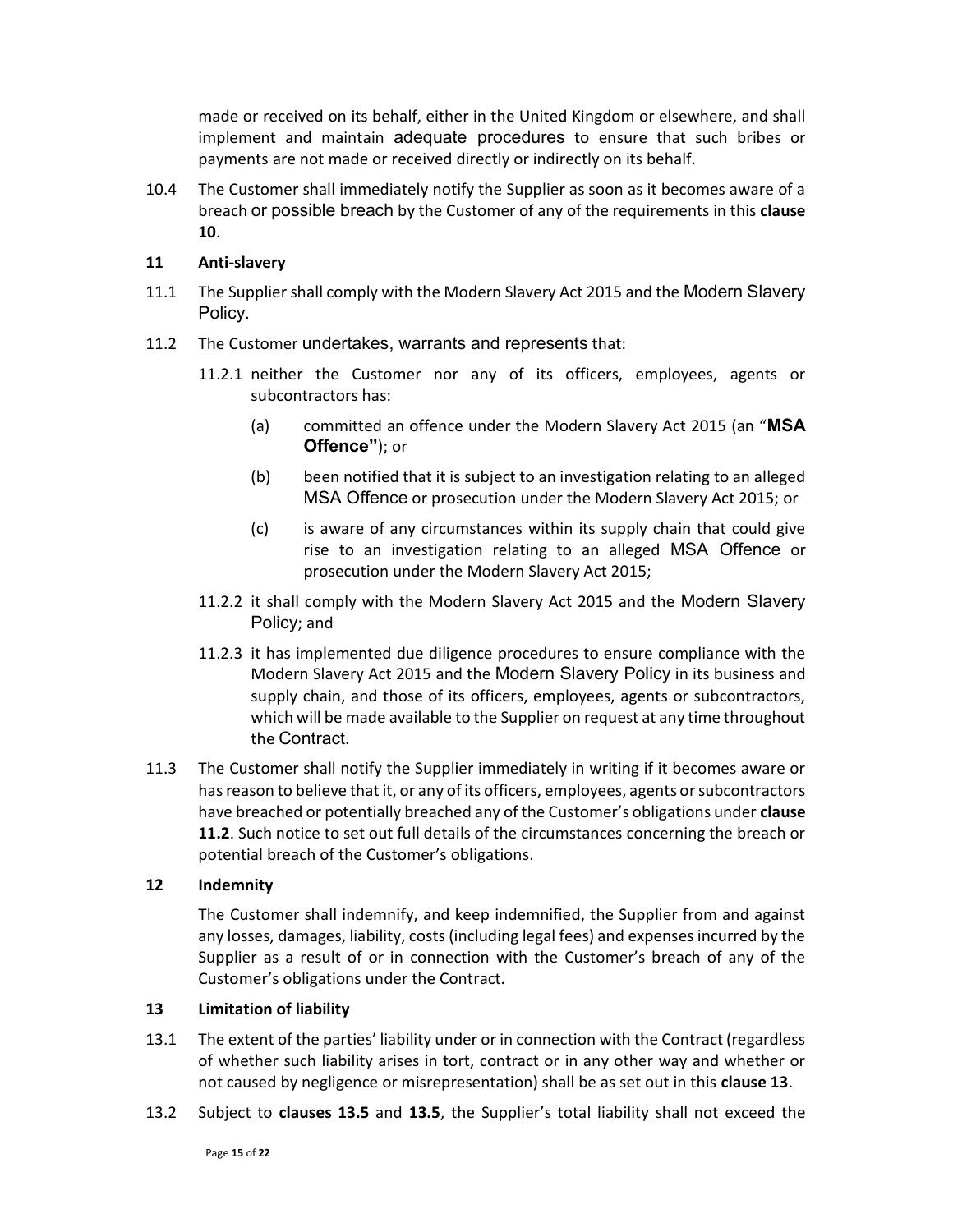Deliverables Remedy.

- 13.3 Subject to clauses 13.5 and 13.5, the Supplier shall not be liable for consequential, indirect or special losses.
- 13.4 Subject to clauses 13.5 and 13.5, the Supplier shall not be liable for any of the following (whether direct or indirect):
	- 13.4.1 loss of profit;
	- 13.4.2 loss or corruption of data;
	- 13.4.3 loss of use;
	- 13.4.4 loss of production;
	- 13.4.5 loss of contract;
	- 13.4.6 loss of opportunity;
	- 13.4.7 loss of savings, discount or rebate (whether actual or anticipated);
	- 13.4.8 harm to reputation or loss of goodwill.
- 13.5 Notwithstanding any other provision of the Contract, the liability of the parties shall not be limited in any way in respect of the following:
	- 13.5.1 death or personal injury caused by negligence;
	- 13.5.2 fraud or fraudulent misrepresentation;
	- 13.5.3 any other losses which cannot be excluded or limited by Applicable Law.

#### 14 Confidentiality and announcements

- 14.1 The Customer shall keep confidential all Confidential Information of the Supplier and of any Affiliate of the Supplier and shall only use the same as required to perform the Contract. The provisions of this clause shall not apply to:
	- 14.1.1 any information which was in the public domain at the date of the Contract;
	- 14.1.2 any information which comes into the public domain subsequently other than as a consequence of any breach of the Contract or any related agreement;
	- 14.1.3 any information which is independently developed by the Customer without using information supplied by the Supplier or by any Affiliate of the Supplier; or
	- 14.1.4 any disclosure required by law or a regulatory authority or otherwise by the provisions of the Contract.
- except that the provisions of clauses 14.1.1 to 14.1.3 shall not apply to information to which clause 14.4 relates.
- 14.2 This clause shall remain in force for a period of five years from the date of the Contract and, if longer, three years after termination of the Contract.
- 14.3 The Customer shall not make any public announcement or disclose any information regarding the Contract, except to the extent required by law or regulatory authority.
- 14.4 To the extent any Confidential Information is Protected Data such Confidential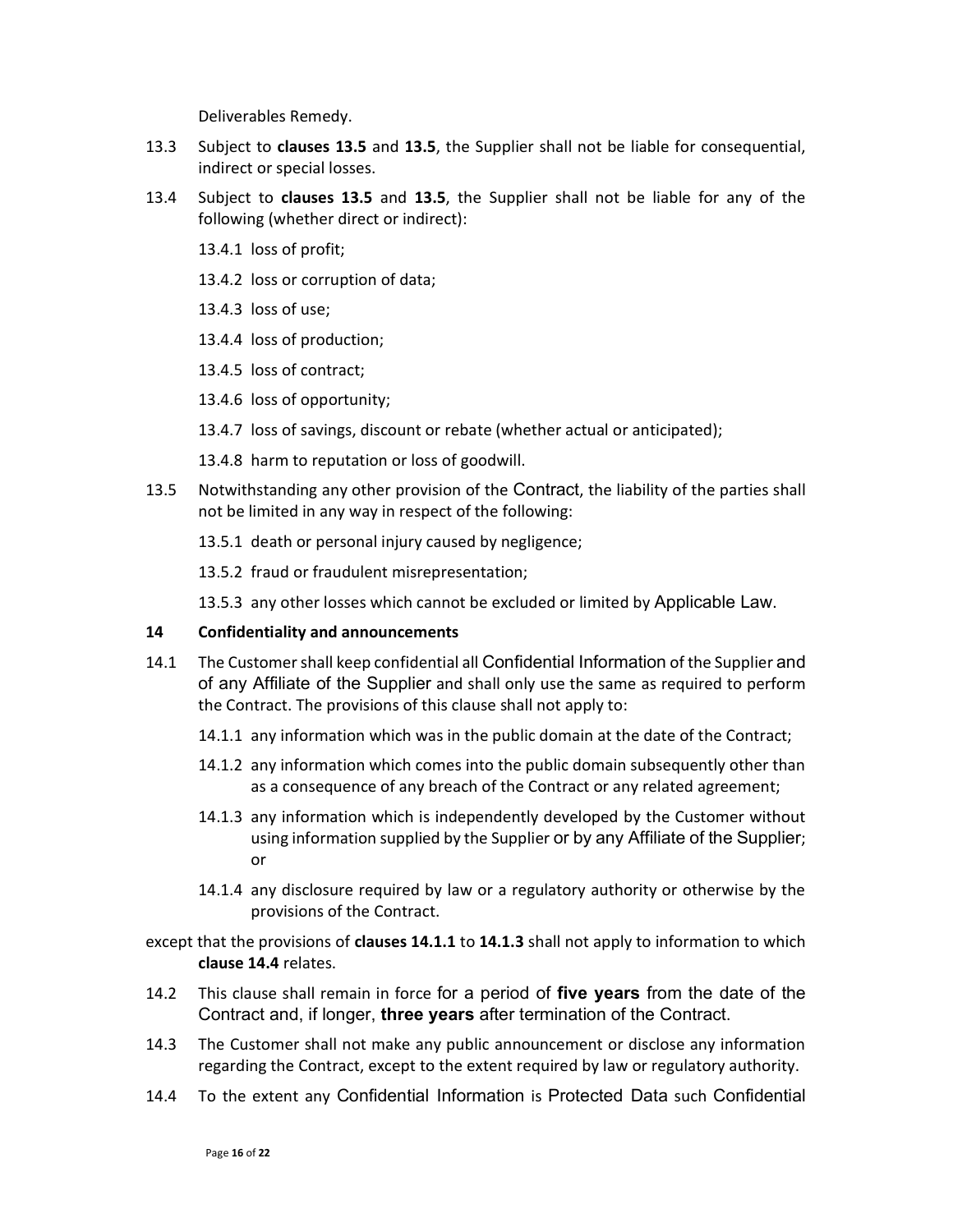Information may be disclosed or used only to the extent such disclosure or use is in compliance with and does not conflict with any provisions of clause 15.

## 15 Processing of personal data

- 15.1 The parties agree that the Customer is a Controller and that the Supplier is a Processor for the purposes of processing Protected Data pursuant to the Contract. The Customer shall at all times comply with all Data Protection Laws in connection with the processing of Protected Data. The Customer shall ensure all instructions given by it to the Supplier in respect of Protected Data (including the terms of the Contract) shall at all times be in accordance with Data Protection Laws.
- 15.2 The Supplier shall process Protected Data in compliance with the obligations placed on it under Data Protection Laws and the terms of the Contract.
- 15.3 The Customer shall indemnify and keep indemnified the Supplier against all losses, claims, damages, liabilities, fines, sanctions, interest, penalties, costs, charges, expenses, compensation paid to Data Subjects, demands and legal and other professional costs (calculated on a full indemnity basis and in each case whether or not arising from any investigation by, or imposed by, a Data Protection Supervisory Authority) arising out of or in connection with any breach by the Customer of its obligations under this clause 15.
- 15.4 The Supplier shall:
	- 15.4.1 only process (and shall ensure Supplier Personnel only process) the Protected Data in accordance with processing instructions agreement between the parties in writing and the Contract (including when making any transfer to which clause 15.10 relates), except to the extent otherwise required by Applicable Law (and shall inform the Customer of that legal requirement before processing, unless Applicable Law prevents it doing so on important grounds of public interest).
	- 15.4.2 without prejudice to **clause 15.1**, if the Supplier believes that any instruction received by it from the Customer is likely to infringe the Data Protection Laws it shall be entitled to cease to provide the relevant Services until the parties have agreed appropriate amended instructions which are not infringing.
- 15.5 The Supplier shall implement and maintain the technical and organisational measures set out in the Supplier's technical and organisation measures policy available upon request, to protect the Protected Data against accidental, unauthorised or unlawful destruction, loss, alteration, disclosure or access.
- 15.6 The Supplier shall:
	- 15.6.1 not permit any processing of Protected Data by any Sub-Processor without the prior specific written authorisation of the Customer;
	- 15.6.2 prior to the relevant Sub-Processor carrying out any processing activities in respect of the Protected Data, appoint each Sub-Processor under a written contract containing materially the same obligations as under this clause 15 (including those relating to sufficient guarantees to implement appropriate technical and organisational measures) that is enforceable by the Supplier and ensure each such Sub-Processor complies with all such obligations;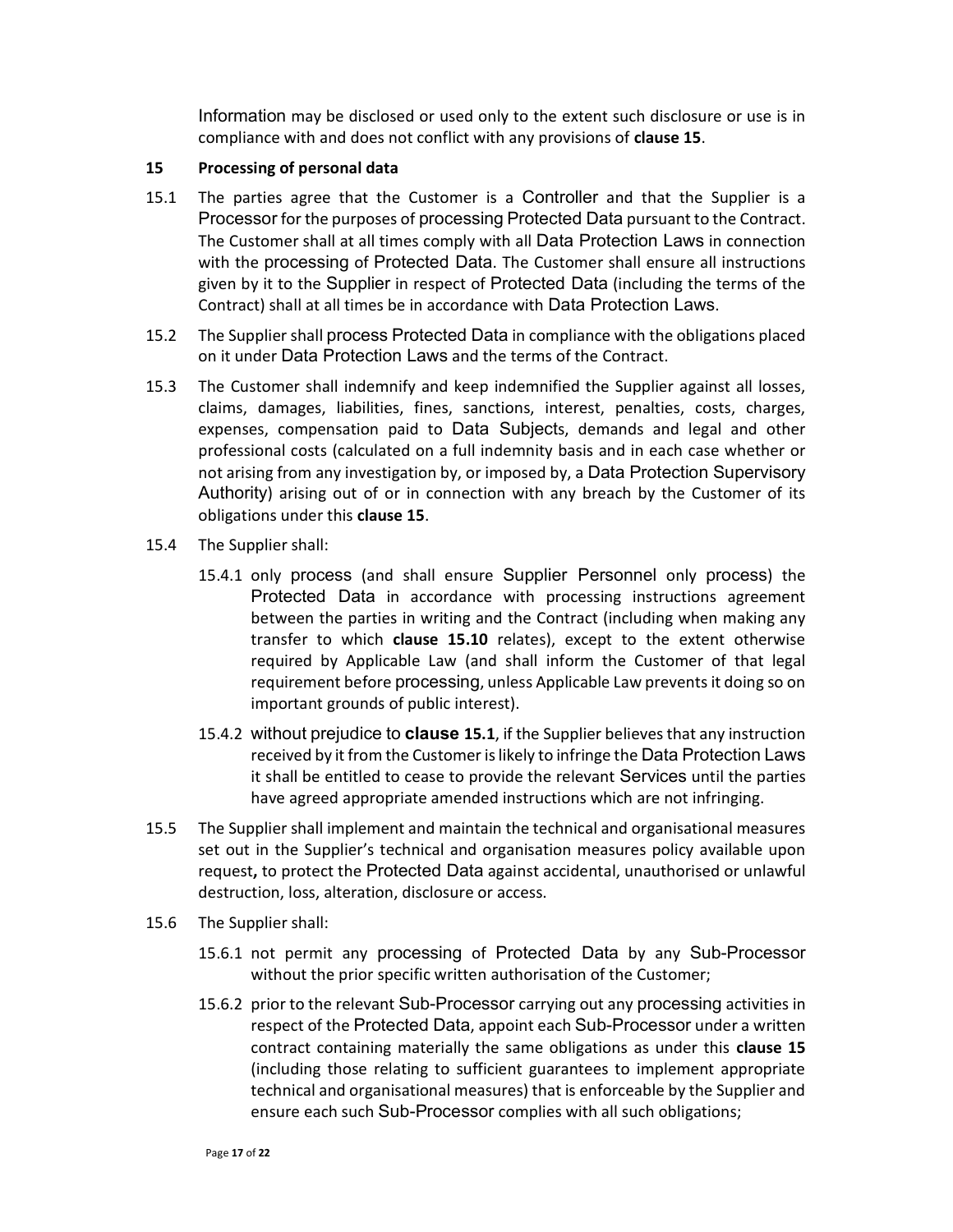- 15.6.3 remain fully liable to the Customer under the Contract for all the acts and omissions of each Sub-Processor as if they were its own; and
- 15.6.4 ensure that all persons authorised by the Supplier or any Sub-Processor to process Protected Data are subject to a binding written contractual obligation to keep the Protected Data confidential.
- 15.7 The Customer authorises the appointment of the Sub-Processors listed in 0.
- 15.8 The Customer shall reply to any communication from the Supplier requesting any further prior specific authorisation of a Sub-Processor pursuant to clause 15.6.1 promptly and in any event within 10 Business Days of request from time to time. The Customer shall not unreasonably withhold, delay or condition any such authorisation.
- 15.9 The Supplier shall (at the Customer's cost):
	- 15.9.1 assist the Customer in ensuring compliance with the Customer's obligations pursuant to Articles 32 to 36 of the GDPR taking into account the nature of the processing and the information available to the Supplier; and
	- 15.9.2 taking into account the nature of the processing, assist the Customer (by appropriate technical and organisational measures), insofar as this is possible, for the fulfilment of the Customer's obligations to respond to requests for exercising the Data Subjects' rights under Chapter III of the GDPR (and any similar obligations under applicable Data Protection Laws) in respect of any Protected Data.
- 15.10 The Supplier shall not process and/or transfer, or otherwise directly or indirectly disclose, any Protected Data in or to any country or territory outside the United Kingdom or to any International Organisation without the prior written authorisation of the Customer.
- 15.11 The Supplier shall at the Customer's cost and expense refer to the Customer all requests it receives for exercising any Data Subjects' rights under Chapter III of the GDPR which relate to any Protected Data. It shall be the Customer's responsibility to reply to all such requests as required by Applicable Law.
- 15.12 On the end of the provision of the Services relating to the processing of Protected Data, at the Customer's cost and the Customer's option, the Supplier shall either return all of the Protected Data to the Customer or securely dispose of the Protected Data (and thereafter promptly delete all existing copies of it) except to the extent that any Applicable Law requires the Supplier to store such Protected Data. This clause 15 shall survive termination or expiry of the Contract.

#### 16 Force majeure

Neither party shall have any liability under or be deemed to be in breach of the Contract for any delays or failures in performance of the Contract which result from Force Majeure. The party subject to the Force Majeure event shall promptly notify the other party in writing when such the event causes a delay or failure in performance and when it ceases to do so. If the Force Majeure event continues for a continuous period of more than 30 days, either party may terminate the Contract by written notice to the other party.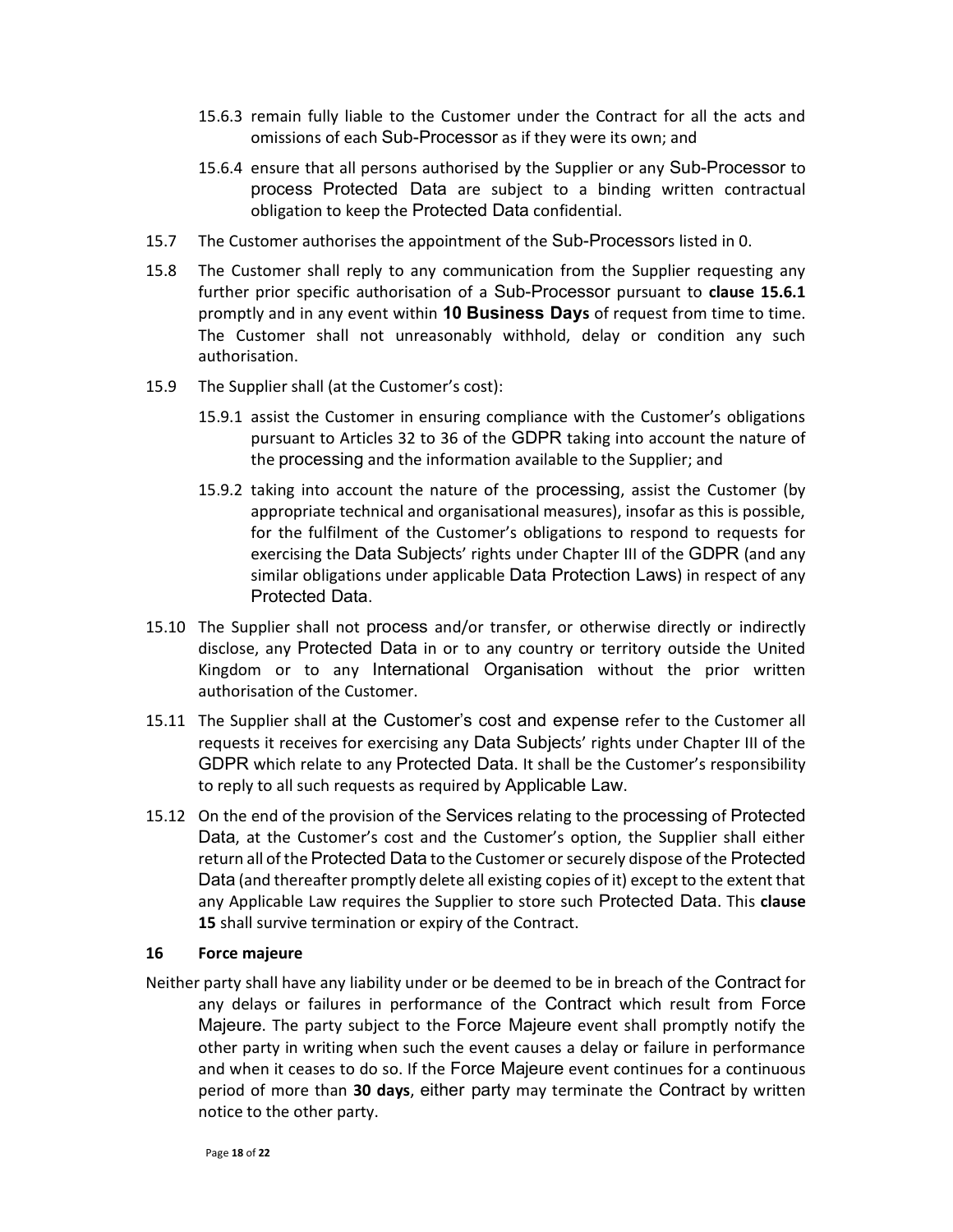## 17 Termination

- 17.1 With respect to the Services, this Contract terminates when the License Agreement terminates, and with respect to an Order for Goods, this Contract terminates when the Price has been paid by the Customer, it being understood that any provisions contained in the Contract that by the nature of their design are meant to survive the termination of this Contract, shall do so.
- 17.2 If the Customer becomes aware that any event has occurred, or circumstances exist, which may entitle the Supplier to terminate the Contract under this **clause 17**, it shall immediately notify the Supplier in writing.
- 17.3 Termination or expiry of the Contract shall not affect any accrued rights and liabilities of the Supplier at any time up to the date of termination.

## 18 Notices

18.1 Any notice given by a party under these Conditions shall:

18.1.1 be in via email and in English; and

18.1.2 be sent to the relevant party at the address set out in the Contract.

- 18.2 Notices may be given, and are deemed received on receipt of a delivery or read receipt email from the correct address, or an email response indicating receipt of the email from the same, it being understood that the Supplier's email address is info@renturapp.com, and the Customer's email is as communicated by the Customer during registration on the Registration Page.
- 18.3 Any change to the contact details of a party as set out in the Contract shall be notified to the other party in accordance with clause 18.1 and shall be effective:
	- 18.3.1 on the date specified in the notice as being the date of such change; or
	- 18.3.2 if no date is so specified, 5 Business Days after the notice is deemed to be received.
- 18.4 All references to time are to the local time at the place of deemed receipt.
- 18.5 This clause does not apply to notices given in legal proceedings or arbitration.

#### 19 Cumulative remedies

The rights and remedies provided in the Contract for the Supplier only are cumulative and not exclusive of any rights and remedies provided by law.

#### 20 Time

Unless stated otherwise, time is of the essence for any date or period specified in the Contract in relation to the Customer's obligations only.

## 21 Further assurance

The Customer shall at the request of the Supplier, and at the Customer's own cost, do all acts and execute all documents which are necessary to give full effect to the Contract.

## 22 Entire agreement

22.1 The parties agree that the Contract and any documents entered into pursuant to it constitutes the entire agreement between them and supersedes all previous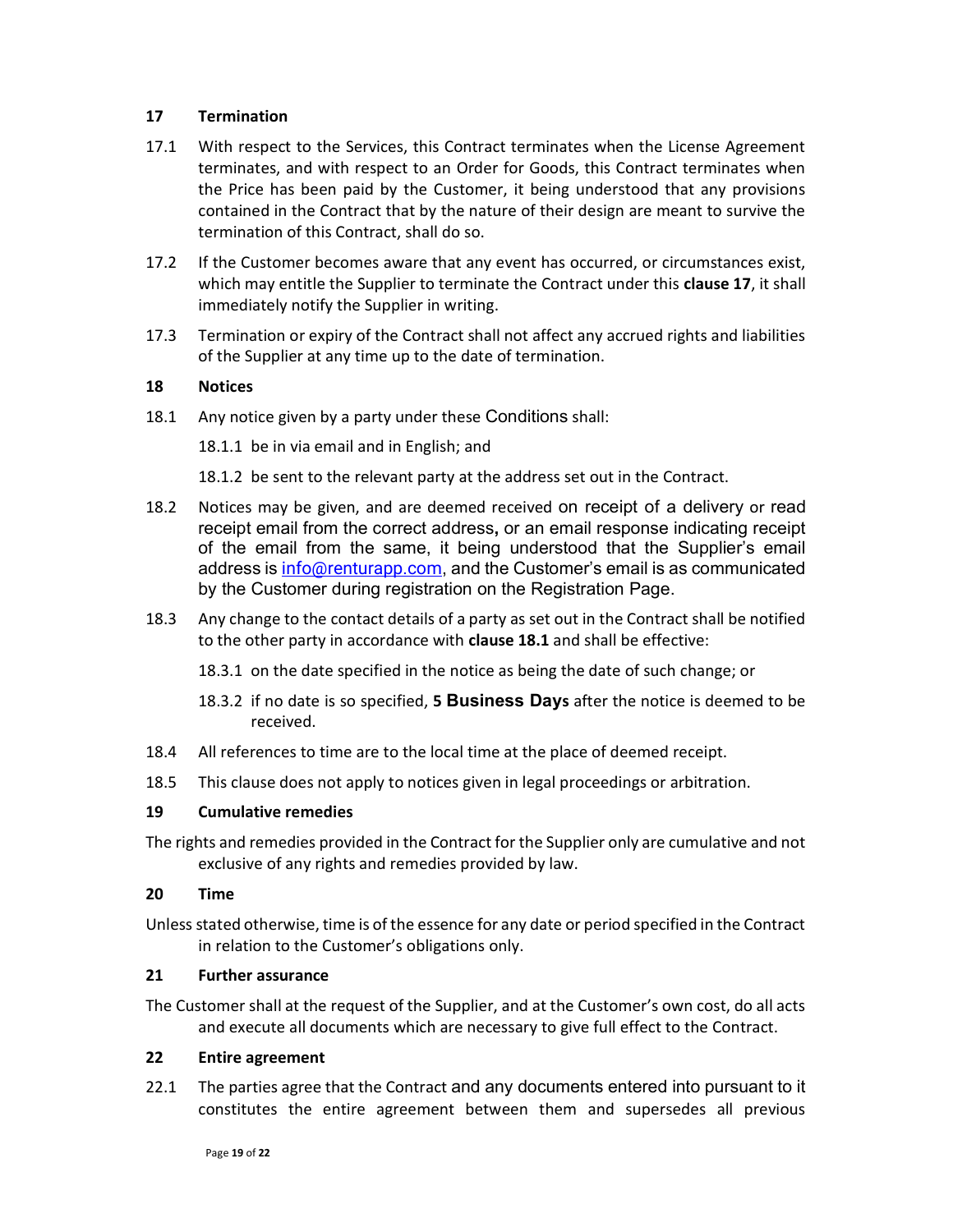agreements, understandings and arrangements between them, whether in writing or oral in respect of its subject matter.

- 22.2 Each party acknowledges that it has not entered into the Contract or any documents entered into pursuant to it in reliance on, and shall have no remedies in respect of, any representation or warranty that is not expressly set out in the Contract or any documents entered into pursuant to it. No party shall have any claim for innocent or negligent misrepresentation on the basis of any statement in the Contract.
- 22.3 Nothing in these Conditions purports to limit or exclude any liability for fraud.

## 23 Assignment

- 23.1 The Customer may not assign, subcontract or encumber any right or obligation under the Contract, in whole or in part, without the Supplier's prior written consent.
- 23.2 Notwithstanding clause 23.1, the Customer may perform any of its obligations and exercise any of its rights granted under the Contract through any Affiliate provided that it gives the Supplier prior written notice of such subcontracting or assignment including the identity of the relevant Affiliate. The Customer acknowledges and agrees that any act or omission of its Affiliate in relation to the Customer's rights or obligations under the Contract shall be deemed to be an act or omission of the Customer itself.

## 24 Set off

- 24.1 The Supplier shall be entitled to set-off under the Contract any liability which it has or any sums which it owes to the Customer under the Contract or under any other contract which the Supplier has with the Customer.
- 24.2 The Customer shall pay all sums that it owes to the Supplier under the Contract without any set-off, counterclaim, deduction or withholding of any kind, save as may be required by law.

# 25 No partnership or agency

The parties are independent persons and are not partners, principal and agent or employer and employee and the Contract does not establish any joint venture, trust, fiduciary or other relationship between them, other than the contractual relationship expressly provided for in it. None of the parties shall have, nor shall represent that they have, any authority to make any commitments on the other party's behalf.

#### 26 Equitable relief

The Customer recognises that any breach or threatened breach of the Contract may cause the Supplier irreparable harm for which damages may not be an adequate remedy. Accordingly, in addition to any other remedies and damages available to the Supplier, the Customer acknowledges and agrees that the Supplier is entitled to the remedies of specific performance, injunction and other equitable relief without proof of special damages.

#### 27 Severance

27.1 If any provision of the Contract (or part of any provision) is or becomes illegal, invalid or unenforceable, the legality, validity and enforceability of any other provision of the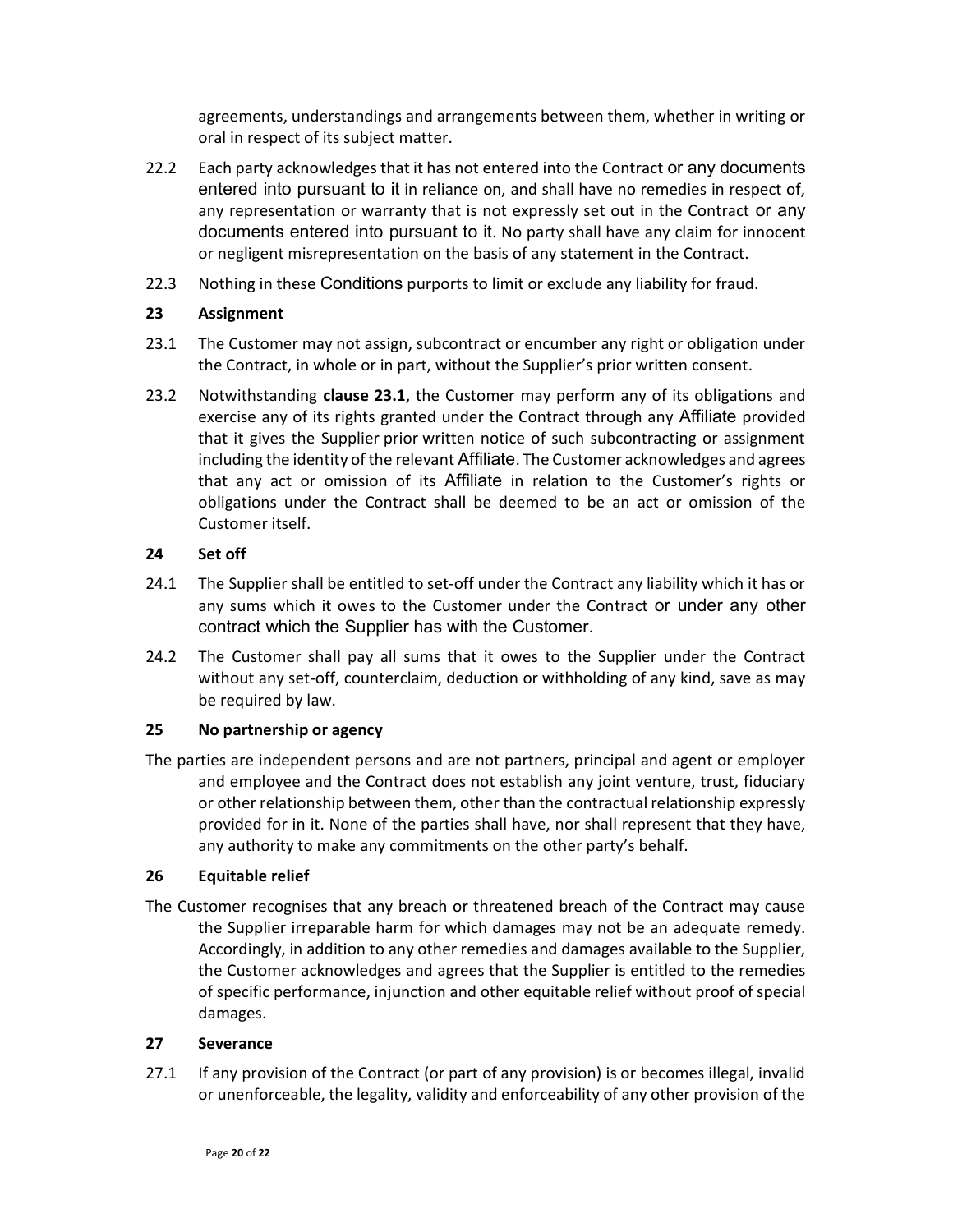Contract shall not be affected.

27.2 If any provision of the Contract (or part of any provision) is or becomes illegal, invalid or unenforceable but would be legal, valid and enforceable if some part of it was deleted or modified, the provision or part-provision in question shall apply with the minimum such deletions or modifications as may be necessary to make the provision legal, valid and enforceable. In the event of such deletion or modification, the parties shall negotiate in good faith in order to agree the terms of a mutually acceptable alternative provision.

## 28 Waiver

- 28.1 No failure, delay or omission by the Supplier in exercising any right, power or remedy provided by law or under the Contract shall operate as a waiver of that right, power or remedy, nor shall it preclude or restrict any future exercise of that or any other right, power or remedy.
- 28.2 No single or partial exercise of any right, power or remedy provided by law or under the Contract by the Supplier shall prevent any future exercise of it or the exercise of any other right, power or remedy by the Supplier.

## 29 Compliance with law

The Customer shall comply with Applicable Law and shall maintain such licences, authorisations and all other approvals, permits and authorities as are required from time to time to perform its obligations under or in connection with the Contract.

## 30 Conflicts within contract

- If there is a conflict between the terms contained in the Conditions and the terms of an Order, a Scope of Work, or the License Agreement, the order of what document shall prevail is as follows:
- 30.1 the Conditions;
- 30.2 the License Agreement; and
- 30.3 the Scope of Work and the Order.

# 31 Third party rights

- 31.1 Except as expressly provided for in clause 31.2, a person who is not a party to the Contract shall not have any rights under the Contracts (Rights of Third Parties) Act 1999 to enforce any of the provisions of the Contract.
- 31.2 Any Affiliate of the Supplier shall be entitled under the Contracts (Rights of Third Parties) Act 1999 to enforce any of the provisions of the Contract. The consent of any such Affiliate is not required in order to rescind or vary the Contract or any provision of it.

#### 32 Dispute resolution

- 32.1 Any dispute arising between the parties out of or in connection with the Contract shall be dealt with in accordance with the provisions of this clause 32.
- 32.2 The dispute resolution process may be initiated at any time by either party serving a notice in writing on the other party that a dispute has arisen. The notice shall include